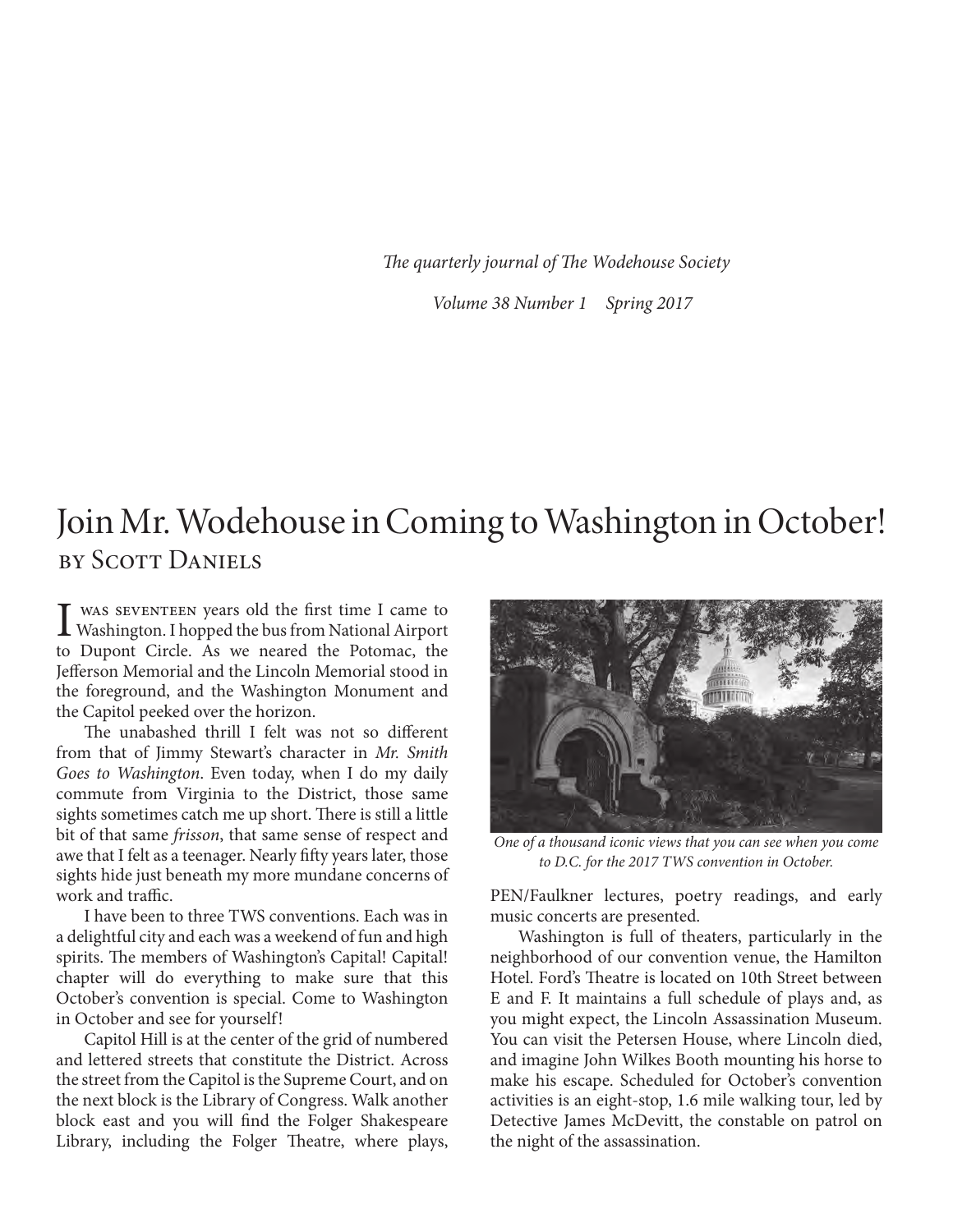

*The Washington Monument at sunset*

Though the Washington Monument is closed to visitors at present for repairs to the elevator, it nevertheless is an impressive sight, as seen in the photo above, looking west along the Mall, with the Capitol Building just behind the photographer. The White House is about half a mile to the northwest of where the picture was taken, and the Hamilton Hotel is about half a mile to the north. The monument is almost always in view in the neighborhood, and it might be your landmark if you forget to bring your compass.

So register now for TWS's 19th biennial convention and make your room reservations at the Hamilton Hotel. Reservations can be made online, or call 877- 424-2449 (the front desk number is 202-682-3801). Several attendees have reported that the electronic reservation system works smoothly, but if that system is having a bad day, you can contact me at 202-822-1100 or sdaniels@whda.com. You can also write to me at 3008 South Erin Drive, Oakton, Virginia 22124.

## Riveting Speakers in Store! by Scott Daniels

 $\prod_{\text{F}}$  YOU HAVE never attended a convention of The<br>Wodehouse Society, make a point of registering for Wodehouse Society, make a point of registering for this year's fête in Washington, D.C., October 19–22. It will be a treat!

What are TWS conventions like? Based on my own experience, I can tell you that they are nothing but fun, fun, fun. Interesting speakers, great music, a silly skit, and even sillier costumes. Need I mention the browsing and sluicing? Each and every attendee is intent on having a wonderful time. And why not? Every moment is lightened by Plum's clever and gentle spirit.

I must admit, though, that my favorite part of the weekend is the program of Riveting Speakers that is

- Ms. Karen Shotting: *P. G. Wodehouse and George Ade*
- Dr. Constance Walker: *Plum Among the Undergraduates*
- Dr. Chris W. Dueker: *Wodehouse and Time*
- Mr. Bruce Montgomery: *1917, Plum's Great Year of Music*
- Ms. Madelyn Shaw: *What the Well-Dressed Man Is Wearing*
- Mr. Thomas Smith: *Wodehouse, Master-Spy*

Two others, Elliott Milstein and Peter Nieuwenhuizen, have also been coaxed into speaking. Anyone attending Elliott's 2015 talk in Seattle on Plum's gift for composing the opening sentences of a novel, or Peter's 2013 talk in Chicago on Wodehouse and the poet Sir Philip Sidney, would climb tall buildings, swim mighty rivers, and confront the most imperious aunts to listen to these two speak again.

The members of D.C.'s Capital! Capital! chapter are so proud of our city and so proud to host this year's convention. If there is anything that we can do to help you plan for the convention, let us know.

# Where/How to Register?

THE REGISTRATION form is available online at wodehouse.org at: http://wodehouse.org/extra/ RegistrationForm2017.pdf



*The Hamilton Hotel in Washington, D.C. awaits your arrival. Mirth and good cheer will abound in October!*

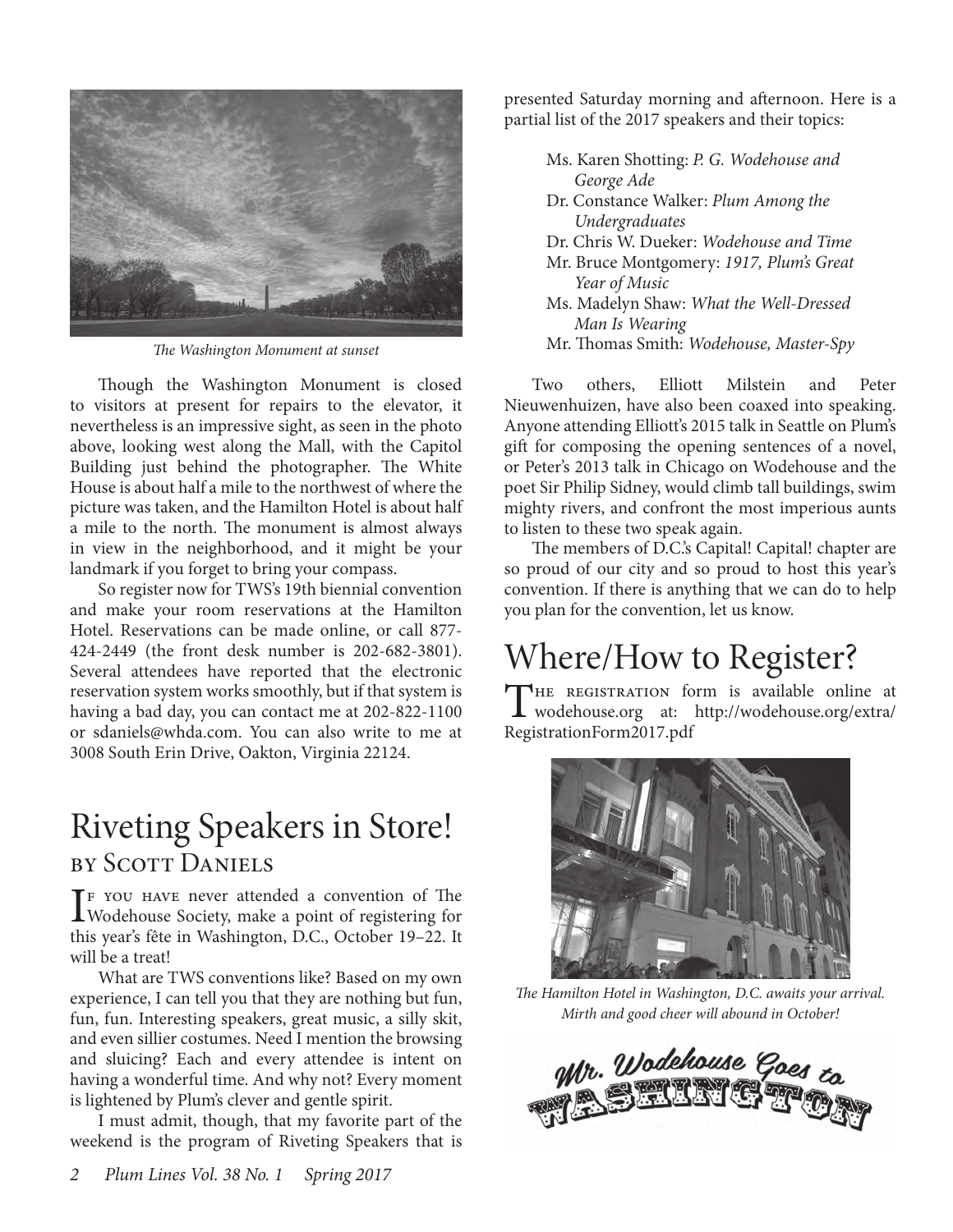# Happy Anniversary to the U.K. Wodehouse Society

#### The Dinner Scripts of The P G Wodehouse Society (UK)

#### Created and Edited by Tony Ring

#### **CONTENTS**

| Acknowledgements                             | $-125$ |
|----------------------------------------------|--------|
| A Message to Our Sponsors                    |        |
| Foreword by Lucy Tregear                     |        |
| A Brief History of the Dinner Entertainments |        |
| The Themes as they Evolved                   |        |
| The Society Grace                            |        |
| Our Readers and Musicians                    |        |
| The 1993 Dunner at The Inner Temple          | u      |
| The 2000 Dunner at Gray's Inn                | 17     |
| The 2002 Danner at Lincoln's Inn             | 29.    |
| The 2004 Dunner at The Inner Temple          | 45     |
| The 2006 Dinner at Gray's Inn                | 63     |
| The 2008 Dunner at Gray's Inn                | 83     |
| The 2010 Dinner at Gray's Inn                | 111    |
| The 2012 Dinner at Gray's Inn                | 125    |
| The 2014 Dunner at Gray's Inn.               | 143    |
| The 2016 Dinner at Gray's Inn.               | 163    |
| Closing Farewells                            | 131    |

*The U.K. Society's biennial dinners are renowned for their highquality entertainment, and here it is all collected.*

 $A$ <sup>s</sup> you may be aware, The P G Wodehouse Society (UK) is now celebrating its twentieth anniversary, and as the society took stock of its activities over these two decades, they decided to offer members the opportunity to acquire a copy of all the scripts which have been written and used for the biennial formal dinners, and which have helped them to acquire a high reputation for memorable evenings.

The society has been very fortunate over the years to have many professional entertainers participate in these presentations, which are built around a combination of Wodehouse's words on a particular theme and with several of his most relevant lyrics interpolated in the dialogue. Apart from the complete texts of the scripts themselves, the book includes pages of information from each of the dinner programs; the menus; a list of Wodehouse songs used; a list of participants in the entertainments; and the "Society Grace," specially written for the Society when it was first established.

The book is now available and the price, including postage in the U.K., is £10. Overseas buyers will unfortunately have to bear a postage premium of  $\text{\pounds}4$ in Europe and  $£7$  further afield. (Please note that the postage charge per copy for overseas customers is likely to be lower for multiple copies. Please e-mail for details.)

The book is being published privately on behalf of the Society and will not be available through Amazon or any similar distributor.

## Correction!

CATHIE GOTTSCHALK sent in the little article that we<br>published as "Turpitude, Wodehousean Style" in the Winter 2016 issue of *Plum Lines*. Unfortunately, we listed her name as Caroline and it should be Cathie as noted above. Chalk it up to a senior editor-in-chief moment.

## The Norman Murphy Medal

THE BOARD of directors of The Wodehouse Society **L** created the Norman Murphy Award on October 30, 2016, to recognize, honor, and memorialize the contributions that Norman (aka The Man Who Knew Almost Everything) made to the body of scholarship about P. G. Wodehouse.

At their discretion, the board may confer the award at any time to recognize anyone who contributes to furthering the body of P. G. Wodehouse scholarship or makes outstanding contributions to the society. Scholarly work or publications should be significant in scope, but can be a single groundbreaking article or publication of a book. Outstanding contributions to the society through work on committees, publications, etc., can also be recognized.

The president of the society will maintain an honor roll of all recipients of the award. The honor roll will be kept in the Tome and may also be posted on the website of The Wodehouse Society.

The award will consist of a medal and certificate. The obverse of the medal is a portrait of Norman. The reverse is a pipe and stack of books with the words "To Elucidate and Entertain." The medal is suspended from a purple drape ribbon.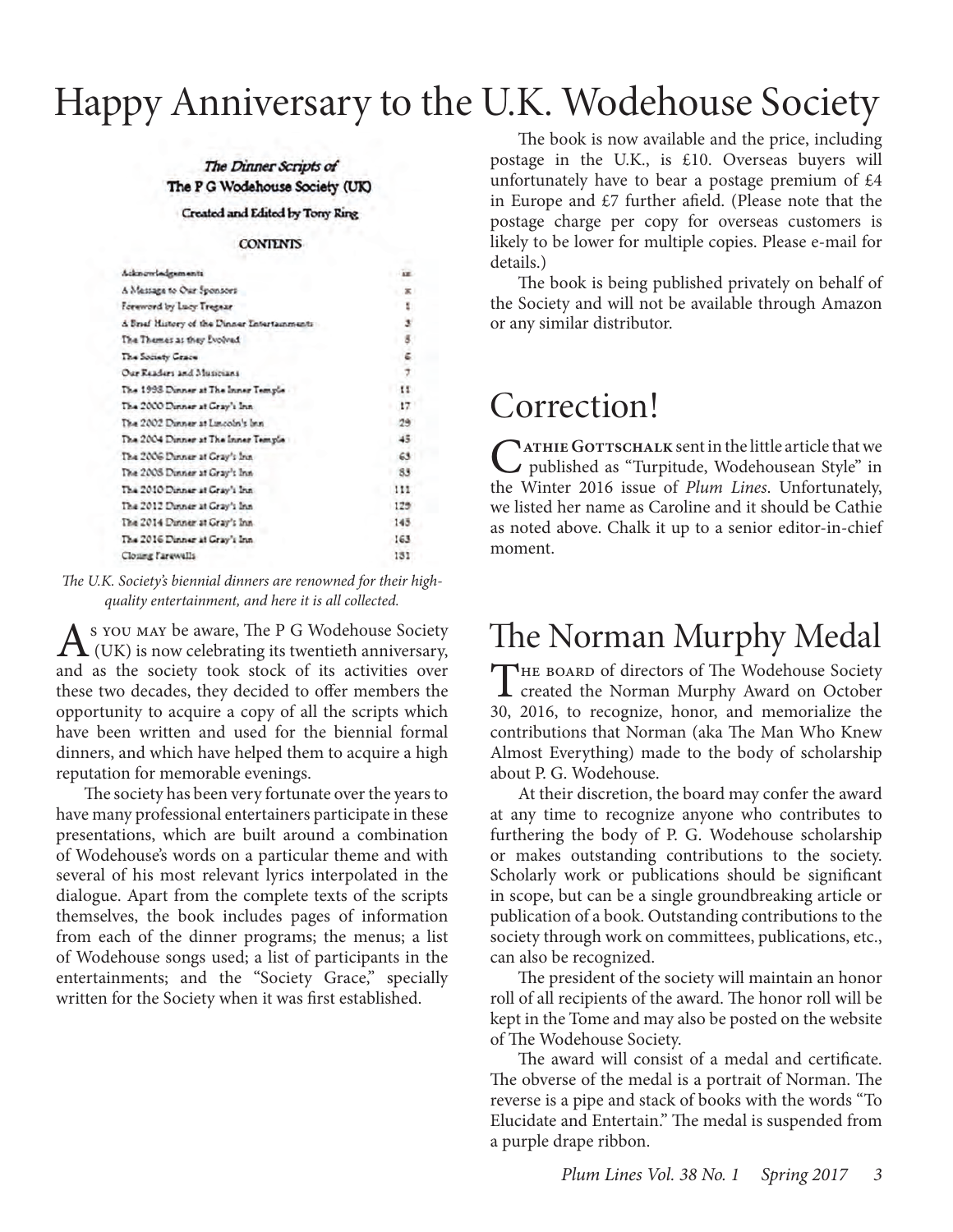## Of Pale Young Curates and Me by the Rev. Canon William Scrivener

#### *Bill Scrivener spoke about curates at the 2015 TWS convention. We feel blessed to be able to reprint it here.*

 $\prod$ <sup>r's</sup> MY PLEASURE to offer these reflections on the world of curates. First, let me invite you to enjoy  $T$ <sup>s</sup> my pleasure to offer these reflections on the Gilbert & Sullivan's "I Was a Pale Young Curate" from *The Sorcerer* (lyrics below).

These lyrics are those referenced by Mr. Mulliner at the beginning of "Mulliner's Buck-U-Uppo." Upon hearing audience members sing snatches of the song after a performance of said opera, Mulliner begins to sing along, and then comments that it is remarkable how fashions change, even in clergymen, and that there are very few pale young curates nowadays.

"True," agrees the narrator. "Most of them are beefy young fellows who rowed for their colleges. I don't believe I have ever seen a pale young curate."

"You never met my nephew Augustine, I think," responds Mulliner.

"Never."

"The description in the song would have fitted him perfectly. You will want to hear about my nephew Augustine."

He then proceeds to tell the tale of his nephew, Augustine Mulliner, whom he describes as "as meek and mild a young man as you could meet in a day's journey. He had flaxen hair, weak blue eyes, and the general demeanor of a saintly but timid codfish." To summarize the tale I can do no better than to quote the late Norman Murphy from his book *The P. G. Wodehouse Miscellany*:

*To set the bar for future pale young curates, here is John Alderton as Augustine Mulliner in*  Wodehouse Playhouse



Under the influence of a pick-me-up, Buck-U-Uppo, concocted by his chemist uncle Wilfrid, Augustine becomes a changed man. After putting his tyrannical landlady in her place, Augustine uses a well-aimed stone to see off a fierce dog chasing his bishop; leaps through a window to reprove his bad-tempered vicar and the bishop, old schoolfellows about to come to blows; and concludes by bending the bishop's terrifying wife to his will.

Now this is a curate to be reckoned with! And indeed he doesn't remain a curate for long, being eventually employed by the bishop, who puts his newfound gifts to good use.

In my admittedly incomplete acquaintance with the Wodehousian canon, I am unaware of any other curate who comes off so well. I might go so far as to say that it would seem Plum had a generally low regard for curates, pale or otherwise.

Before I begin to place my story amid the world of Wodehousian curates, here's some important Anglican ecclesiastical terminology. For starters, "curate" was a title bestowed on newly ordained clergy who became assistants to the rectors of parishes. It was only used in one's first position; thereafter, one was simply called the assistant, or assistant rector. The origins and uses of the term are ancient and varied, but in England it came to mean (1) a member of the clergy employed to assist a rector or vicar, or (2) any ecclesiastic entrusted with the cure of souls, as a parish priest.

I was interested to note that in Ireland the term was also applied to an assistant barman. One perhaps

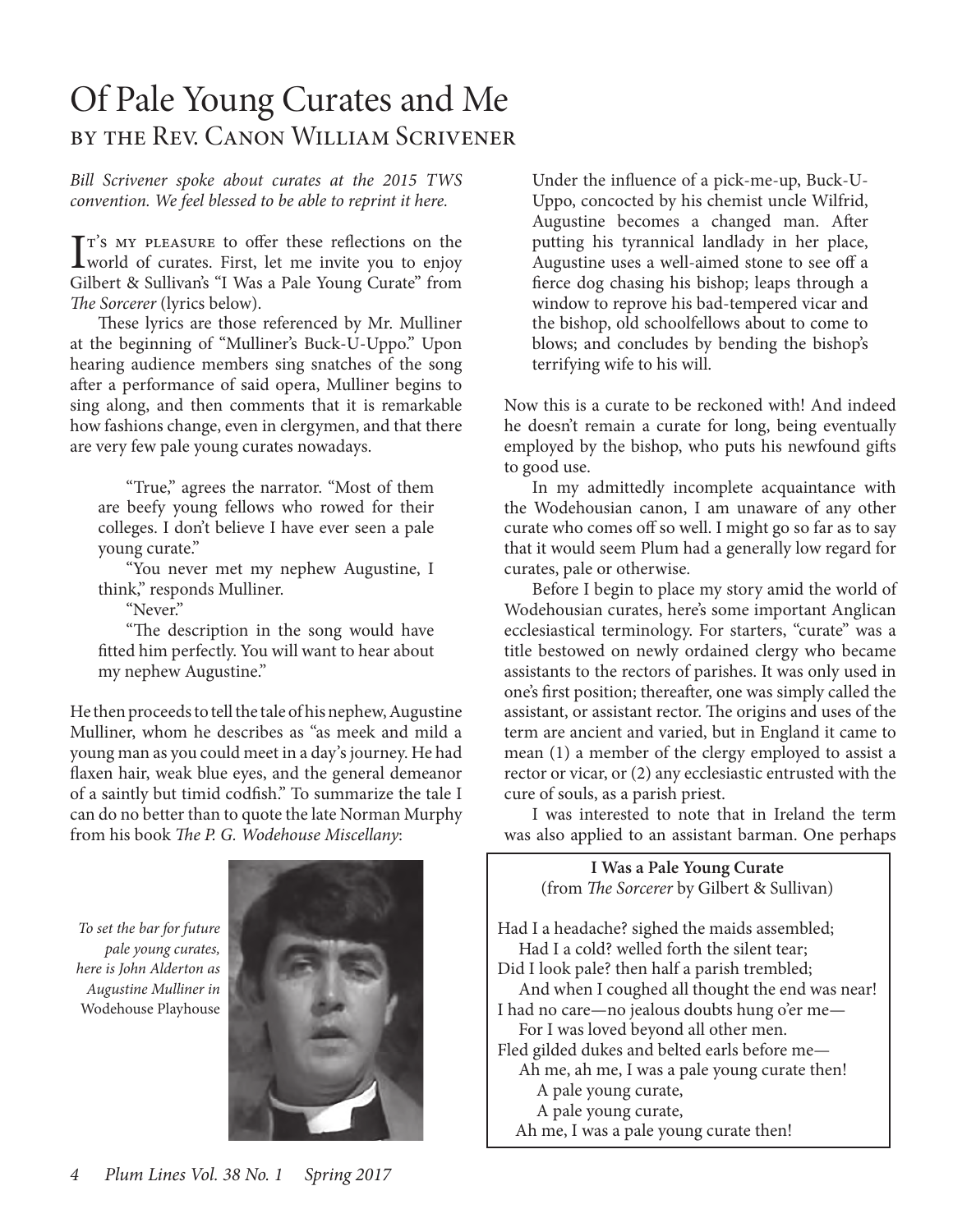shouldn't be surprised. I also speak of all this in the past tense because I believe that, in the U.S. at least, the term has gone out of style. Newly ordained clergy now are simply known as "assistants." More's the pity.

Then we have vicars. Vicars were what Plum's curates were always seeking to become, if only because it brought them a more substantial income. Vicars are defined as:

1. Church of England: A person acting as priest of a parish in place of the rector, or as representative of a religious community to which tithes belong, or the priest of a parish the tithes of which are impropriated and who receives only the smaller tithes or a salary.

on the church of a parish, or a bishop's assistant in charge of a church or mission. 2. Protestant Episcopal Church: A member of the clergy whose sole or chief charge is a chapel dependent

As an added treat, I'll also mention canons:

1. A member of a chapter of priests serving in a cathedral or collegiate church.

2. A member of the Bishop's staff with particular areas of responsibility: Canon for Mission, Canon for Formation and Transitions, etc.

Why do I include this? Because I am one an honorary Canon of Christ Church Cathedral in Cincinnati. Lest you think I'm developing an overinflated sense of my own importance I will quote a friend of mine—himself a canon—who referred to himself as "small-caliber, large bore."

So, having established my Anglican bona fides, and impressed you with the many titles I have had bestowed upon me, let me move on.

The picture below is yours truly on June 9, 1973, the day of my ordination to what we now call the Transitional Diaconate, meaning that I was made a



*William Scrivener, Curate, 1973*

deacon and some months later would be ordained a priest. I was 25 and fairly pale, so I connect with these stories fairly immediately. I was called to be the curate at Grace Episcopal Church in Norwalk, Connecticut— "the friendly church serving in the heart of the city," as it liked to regard itself. While the members were not particularly unfriendly, they did have a distinct aversion to making a place in the life of the parish for newcomers, and by "newcomers" I mean anyone who hadn't been coming there for at least five years.

I served there for two years; while I left there a happier man than when I arrived, that had little to do with the parish and much to do with a certain Ms. L. Susan Pace, about whom more later.

When I look back on my life as a curate, the aforementioned words of W. S. Gilbert haunt me but no, that was not my lot. I was merely the curate. Small potatoes. To make it even more fun, I worked for a priest of the old school; the church came first and all else second. He was known to miss his daughter's birthday celebration because he had a vestry meeting. For someone like me, having come into full blossom in the late '60s and early '70s, this was, as they say, a bit much. On top of that, in a time when even businessmen were beginning to sport longish hair, this man looked like he had just stepped out of the Marine Corps. We were decidedly oil and water and were not destined for a long working relationship. Eventually, I happily moved on.

Let me move on to other curates as well. As I indicated earlier, Plum seemed to hold curates as subjects for fond teasing. It's probably also fair to say that he took a similar approach towards clergy in general. This attitude is captured well in the following exchange, also lifted from the aforementioned "Mulliner's Buck-U-Uppo." Mulliner, standing outside the vicarage, overhears the bishop and the vicar getting into a rather testy exchange.

"Is that so?" said the vicar.

"Yes, it is!" said the bishop.

"Ha, ha!"

"Ha, ha! to you, and see how you like it!" rejoined the bishop with spirit.

"Whoever told you you were an authority on chasubles?" demanded the vicar.

"That's all right who told me," rejoined the bishop.

"I don't believe you even know what a chasuble is."

"Is that so?"

"Well, what is it, then?"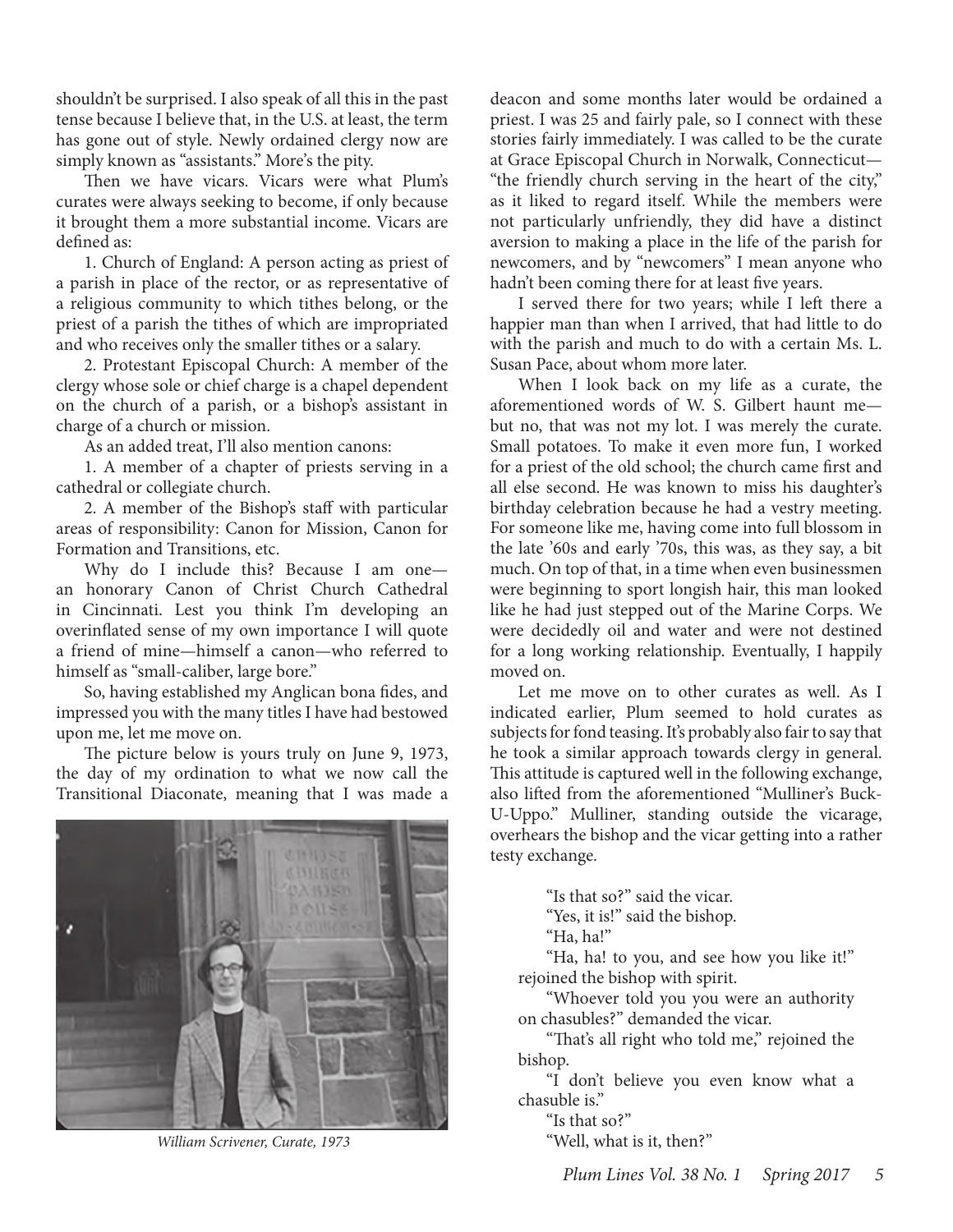"It's a circular cloak hanging from the shoulders, elaborately embroidered with a pattern and with orphreys. And you can argue as much as you like, young Pieface, but you can't get away from the fact that there are too many orphreys on yours. And what I'm telling you is that you've jolly well got to switch off a few of these orphreys or you'll get it in the neck."

#### Orphreys on a Chasuble



They then proceed to dredge up embarrassing events from their earlier, younger lives. All in all, not an impressive display of clerical rectitude.

It has always puzzled me as to how there could be more orphreys than the one, but perhaps Father Wendell Verrill could elucidate on that. However, I think the silliness of the argument speaks more of Wodehouse's delight in tweaking clergy than it does of his concern for appropriately adorned Eucharistic vestments.

But curates come in for some special ridicule. We can turn to the Jeeves and Wooster stories to explore this further. In *The Code of the Woosters*, we are introduced to Harold Pinker—fondly known as "Stinker"—the curate at Totleigh-in-the-Wold. His sweetheart, Stiffy Byng, has put him up to the risky task of pinching the helmet of Constable Eustace Oates, who she believes is persecuting her because her dog bit him. When she reveals this plan to Bertie, his concerns are twofold, the first that it would be highly improper for a curate to do that: "You'll get the poor bird unfrocked!" exclaims Bertie. His other concern is that, while Stiffy seems to think that such an activity is well within Stinker's ability, Bertie knows better:

It was all very well for Stiffy to say that this thing would be right up old Stinker's street. She didn't know him as I did. I had watched Harold through the formative years of his life, and I knew him for what he was—a large, lumbering, Newfoundland puppy of a chap—full of zeal, yes—always doing his best, true; but never quite

able to make the grade; a man, in short, who if there was a chance of bungling an enterprise and landing himself in the soup, would snatch at it. At the idea of him being turned on to perform the extraordinarily delicate task of swiping Constable Oates's helmet, the blood froze. He hadn't a chance of getting away with it.

As we know, he actually manages the deed, but only because the constable was considerate enough to have momentarily removed his helmet and parked it on the ground just as Stinker was ambling by, so he was able to snatch it without getting caught.

Now, of course this is but a subplot in a much more complex (and thoroughly Wodehousian) narrative, involving Roderick Spode, Gussie Fink-Nottle, Uncle Watkyn, pinched cow creamers, and the like. Some of this is related to Stiffy's determined attempts to secure Uncle Watkyn's blessing on the engagement and, not incidentally, the bestowal of a vicarage. For, as she puts it, "You've got to face it. Curates are not so hot. So before anything can be done in the way of removing the veil of secrecy, we have got to sell Harold to Uncle Watkyn. If we play our cards properly, I am hoping that he will give him a vicarage which he has in his gift. Then we shall begin to get somewhere." Needless to say, after a series of overlapping and interlocking episodes, as well as the timely incantation of "Eulalie," all is well and we can trust that Stinker Pinker will eventually receive the vicarage Stiffy Byng has aspired to. What he will make of it is anybody's guess. (Stinker and Stiffy remind me of certain clergy couples I have known where the larger ambitions seemed to rest with the wife.)

A briefer encounter with a well-intended but oafish curate can be found in the short story "Company for Gertrude." Gertrude is the beloved of Beefy Bingham, a curate without any apparent prospects for advancement. Gertrude has been sent to Blandings Castle as a means of keeping her and Beefy apart. Cast into a deep gloom by this move, Gertrude has made a perfect nuisance of herself. "For two weeks Lord Emsworth's beautiful young niece had been moving to and fro through the castle with a drawn face, doing good right and left: and his lordship, being handiest, had had to bear the brunt of it." The plot thickens when Freddie Threepwood devises the "can't miss" plan of sending Beefy to Blandings incognito, which will allow him to be in Gertrude's company and win over Lord Emsworth by ingratiating himself. "Cluster round him," counsels Freddie. "Hang on his every word. Interest yourself in his pursuits. Do him little services. Help him out of chairs." Lord Emsworth, initially thrilled at the idea of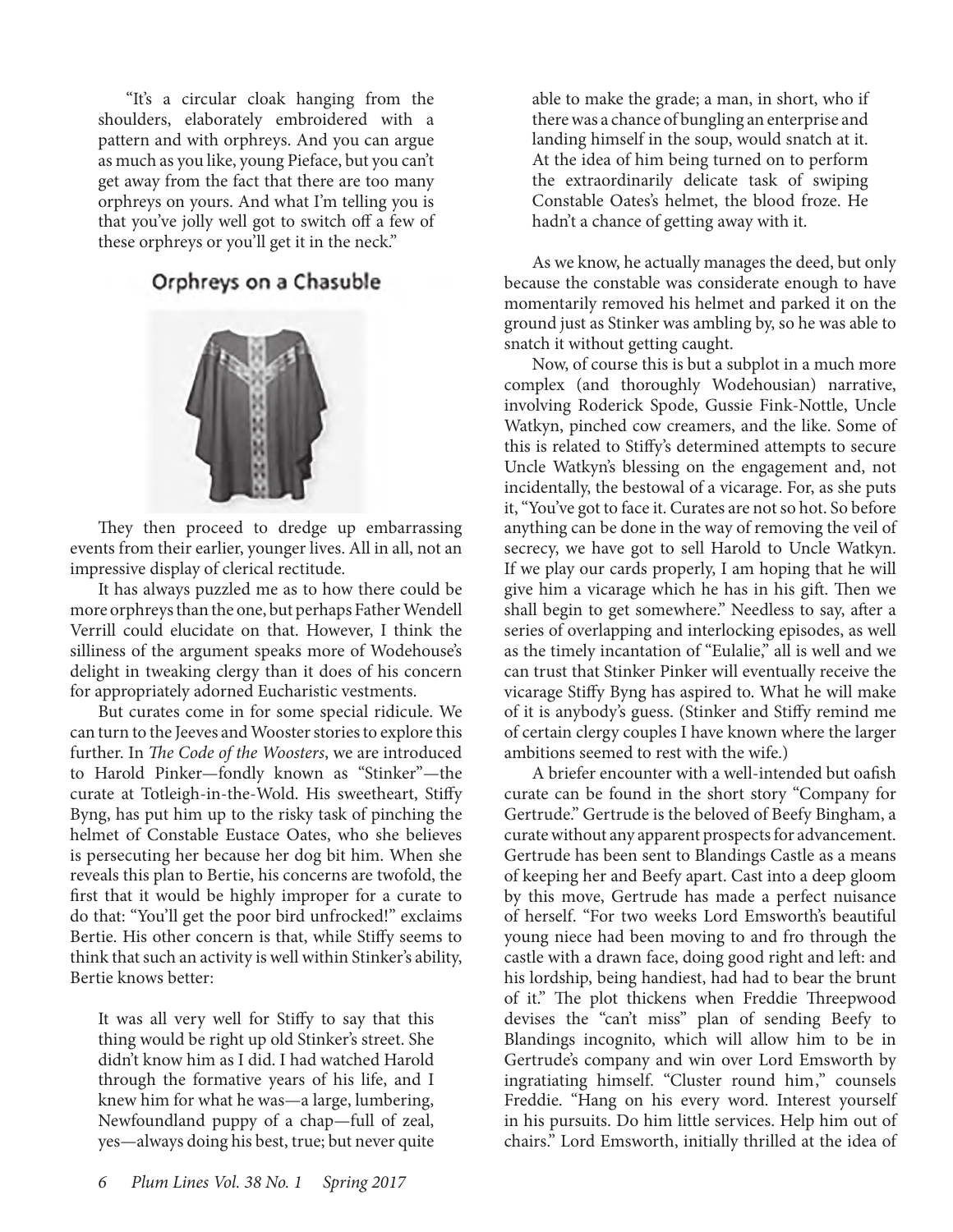"company for Gertrude," which he believes will relieve him of her mordant attentions, soon finds that he has merely exchanged one plague for another. When Beefy attentively helped him rise from chairs

day after day, night after night, every time he caught him sitting; when he offered him an arm to help him across floors; when he assisted him up stairs, along corridors, down paths, out of rooms and into raincoats; when he snatched objects from his hands to carry them himself; when he came galloping out of the house on dewy evenings laden down with rugs, mufflers, hats and, on one occasion, positively a blasted respirator . . . why, then Lord Emsworth's spirit rebelled.

Lord Emsworth's rival Sir Gregory Parsloe-Parsloe. The dual joy of ridding himself of the calamitous curate and inflicting him on Sir Gregory is too delicious to resist: "With this young man . . . permanently established not a hundred yards from his park gates, would Sir Gregory Parsloe-Parsloe ever draw another really carefree breath? . . . Lord Emsworth thought not." Much worse than this ensues. One might well expect that any chance at marriage, much less advancement in his clerical career, would be lost forever. Fortunately, Freddy, appearing as a kind of deus ex machina, not only clears the air about the relationship between Gertrude and Beefy but also informs his lordship that the vicarage in Much Matchingham has become vacant and would be a wonderful gift to bestow on the young cleric. Much Matchingham is, of course, the home of

Having taken this stroll through the misadventures of a few of Plum's curates, I now return to my own story. I was, from 1973 to 1975, the curate at Grace Episcopal Church. I was tending the vineyard and doing whatever it is that curates are supposed to do, which meant mainly working with the church's youth group. In those days the Church seemed to operate on the questionable assumption that curates, being generally young, would have a natural affinity for working with young people. To which I say "Tchah!"

However, it is fair to say that, without this particular responsibility, I would not have the opportunity which would present itself to me the May following my arrival. You see, one annual event which the youth group was responsible for was a car wash. Of course, it was up to me to arrange for, and be in charge of, this event. This was not especially onerous, as the kids enjoyed doing it, and the church was well placed to attract local traffic, including a certain 1973 blue Datsun station wagon.

Late that morning I left my charges, went into my house to change into my clericals, and headed up the hill to make hospital calls. On my way back I stopped at McDonald's to pick up lunch for the kids and, before changing back into car-washing clothes, hung around a bit just to see how things were going. A few minutes later a young woman approached, and she quickly caught my eye. She was five feet tall, with slightly exotic eye makeup and very long, dark hair.



*The young lady from the car wash who caught Bill's eye: Susan Pace*

One did not normally encounter such women in Norwalk, Connecticut! She approached me, introduced herself, and said that she had recently resumed organ lessons and wondered whether it might be possible for her to use the church's instrument to practice on. Of course my immediate thought was "wouldn't that be cool?" as I could imagine myself just happening to stop by when she was practicing and getting to know her better. That, however, was not my call, and I told her that I would have to check with the rector. She wrote down her name and phone number, and I told her I would call her the first of the week.

Brimming with eager anticipation, I approached the rector later and passed on the request. His immediate response was, "No. We don't let outsiders use the organ." I need to be clear here; we were not talking about some valuable pipe organ. We were talking about an electric organ, which was all the church could afford. But, no matter. There it was. Hopes were dashed, and I began to think about how to convey this news in a way that would not foreclose further opportunities to meet again.

However, she beat me to it, catching me off guard by calling me at the church the following Monday. So instead of responding in some witty fashion—"I'm afraid the rector is a right twit and fears you will do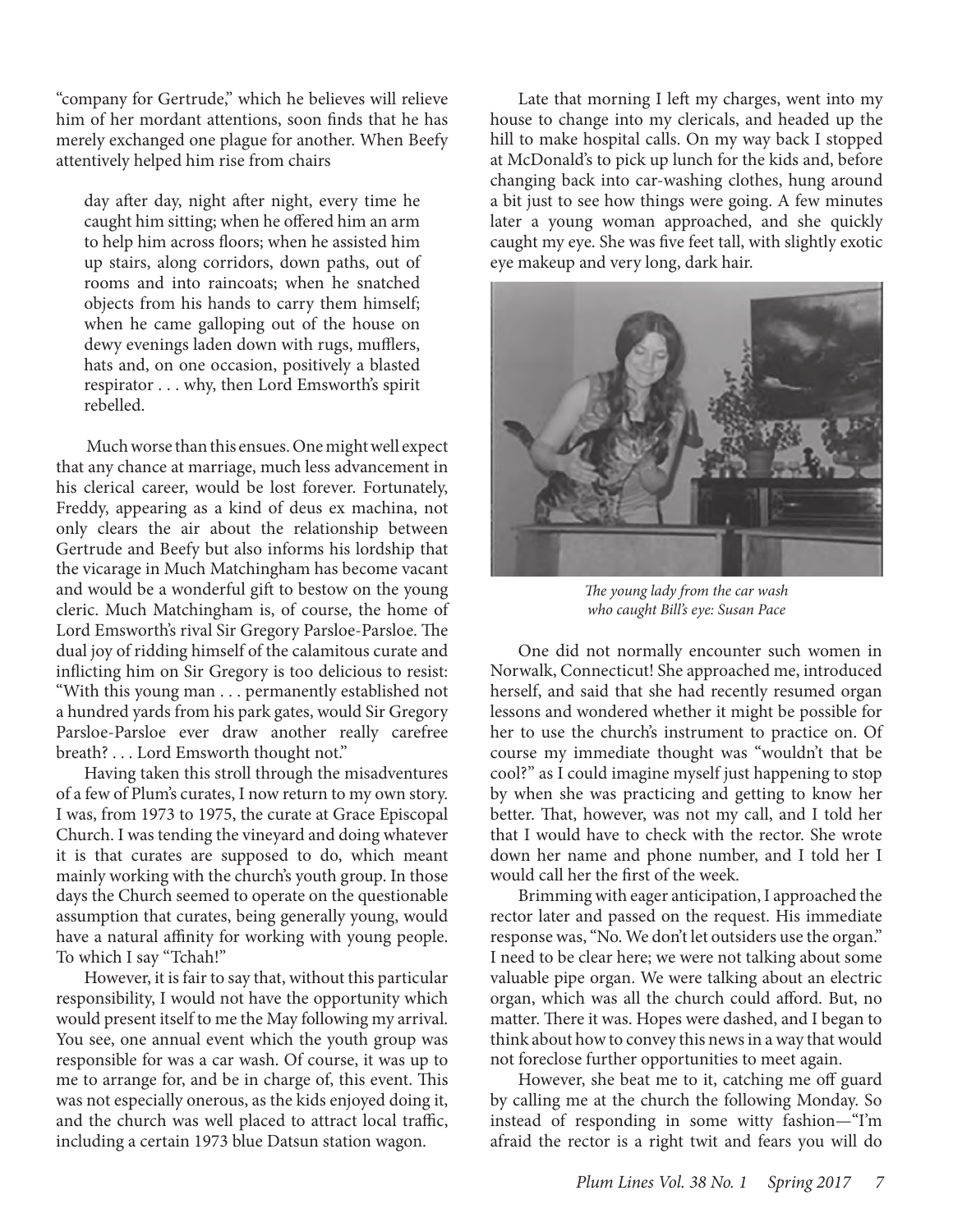damage to our precious instrument"—I mumbled, "I'm told we don't do that," thereby meaning to say it's not my fault, but somehow conveying a lack of warmth and appreciation of her request. The call ended awkwardly, and I chalked it all up as a missed opportunity.

Two days later, the fates intervened. As I was stopping by my house in the midst of making parish calls, I received a phone call from the parish secretary. "I'm so glad I caught you," she said. "I just had a phone call from a Miss Susan Pace. Seems she's been run over by a school bus and wants you to come see her." Images of a bandage-swaddled, plaster-casted woman immediately swam into view, and I replied, "Of course! What hospital room is she in?" "Oh, she's not in the hospital," she replied. "She's at home. Here's her address." It turned out that her home was right up the hill from the church, and so, after assuring the secretary that I would make the visit instanter, I hastened to my car and made the short drive to her apartment.

Now, by this time I had allowed my curiosity to emerge, and I pondered the data: She had been "run over by a school bus," yet she was at home, not fighting for her life in the ICU. Hmm. Further, in spite of our less than cordial recent conversation, she had called the church and asked that I visit. Hmm. So I rang the doorbell of her apartment, and the door was answered by a man who turned out to be an upstairs neighbor. I entered and, by golly, there was Susan, with her left leg wrapped in an Ace bandage and crutches nearby.



*Photographic evidence of the effect of the bus on Susan's bicycle* 

She had been run over by a school bus, or rather, her leg, lying underneath the wheel of the bicycle she was riding, had been run over by a school bus, thereby, as she put it, grinding it into the pavement. This is a story worth hearing in greater detail than time allows,

and I'm sure Susan will be glad to regale you with it for the price of a single-malt scotch.

Upon being released from the hospital and returning home, she had indeed called the church and specifically asked that the curate—not the rector!—pay a call. For, as she would tell you, if you can't call a curate at a time like this, when can you? So after the neighbor and a friend from work departed, she offered me a glass of wine and I wound up staying for dinner—quiche Lorraine, as I recall.

Now, one might imagine that it was a short hop from here to mutual protestations of undying love, but such was not the case. Not that we had disapproving aunts and uncles to contend with, nor the need for an appointment to a vicarage, nor a requirement that I pinch a constable's helmet. It was simply that we were both in relationships that, though they were entering their end stages, nonetheless caused us to proceed in a more orderly and companionable fashion for a while. It may be reported, though, that by the following Christmas we were engaged and the following June were happily married on what was my last day at Grace Episcopal Church.



*Bill and Susan tie the knot at the Grace Episcopal Church, and the rest is history.* 

So I arrive at the end or, should I say, the end of the beginning. For many adventures were to await the fair young Susan Pace and me. But I cherish my humble beginnings as a pale young curate. Plum would perhaps not have found enough complications in my career to make a good short story, though I so wonder what he might have done with the central drama of our meeting. Nonetheless I am glad to stand alongside Augustine Mulliner, Stinker Pinker, Beefy Bingham, and the rest as well-meaning fellows who persevered and were rewarded for their labors.

Let me close by asking that if you should run into Stinker Pinker, tell him I have something for him!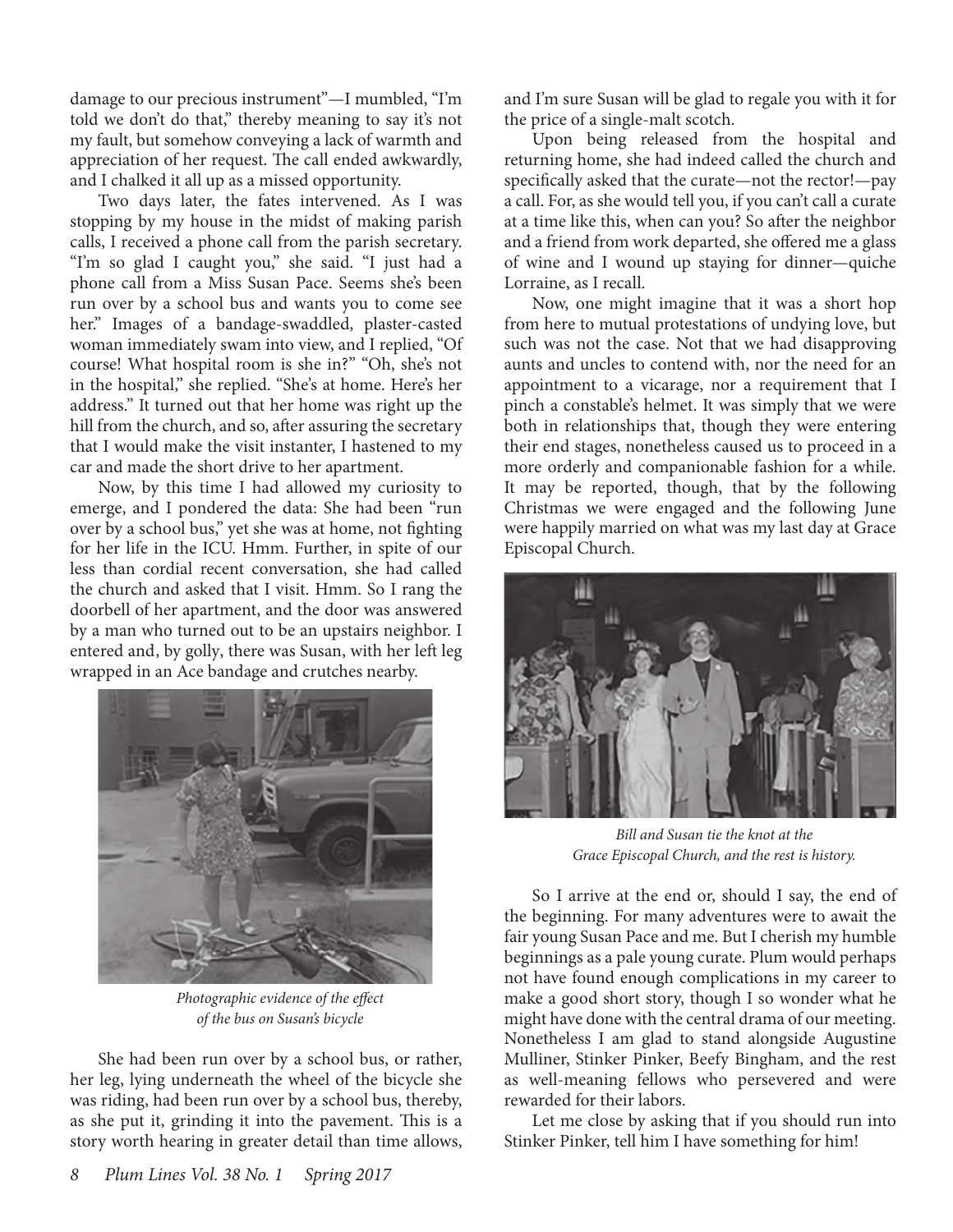# My Kid's First Time

### by Heidi Vermette

IN DECEMBER 2016, I was expecting future Wodehouse<br>Fan Number 3 to arrive any day. If past experience n December 2016, I was expecting future Wodehouse was anything to go by, serving his eviction notice was not expected to be unmixedly pleasant, as I am not one of those stiff-upper-lip chappies (or, indeed, any sort of chappie at all) who made Britain great. Since doctors frown upon pregnant women consuming the odd whisky and s. to take the edge off the experience, I confidently fell back on another method for managing early labor pains: Wodehouse's short stories, especially his golf stories.

 Future Wodehouse Fan Number 1 took a deucedly long time to join the mixed company of her family, and I spent much of that time uncomfortably. Under such circs., I cast about for anything to distract my mind from the fact that an elephant who'd overdosed on Mulliner's Buck-U-Uppo was apparently jumping up and down on my abdomen. I have nothing against such brainy fellows as Tolstoy, but I needed something shorter and more easily digested (so to speak) than *War and Peace*. What could be sweeter than to dip into a book of short stories, each with one zinger after another that made me forget my discomfort? I had reread the Jeeves stories recently, but the golf stories had lain on my shelf untouched for too long.

 Consider "The Clicking of Cuthbert," a stringent examination of Russian literature offering far more insight than most of my undergraduate courses. Practically the entire story could be reprinted here, as it offers a sage selection of witticisms well-calculated to distract from the most dire vagaries of life, but I actually laughed through a contraction at the following: "Vladimir specialized in grey studies of hopeless misery, where nothing happened till page three hundred and eighty, when the moujik decided to commit suicide." And for someone who quite enjoys a spot of Turgenev and Dostoevsky and those other fellows, that seemed absolutely the nub of the matter.

Brusiloff's thoughts on the rigors of a foreign literary tour are also too good to be missed:

But now, as he peered through the brushwood at the faces round him, and realized that eight out of ten of those present had manuscripts of some sort concealed on their persons, and were only waiting for an opportunity to whip them out and start reading, he wished that he had stayed at his quiet home in Nijni-Novgorod,



*Future Wodehouse fan James Vermette arrived in perfect form on December 19, 2016, and is reported to have an appetite like that of Empress of Blandings.*

where the worst thing that could happen to a fellow was a brace of bombs coming in through the window and mixing themselves up with his breakfast egg.

And you can send away all of the 3,000-word essays examining the question of social class in Russian literature in favor of Brusiloff 's succinct judgment:

"No novelists any good except me. Sovietski—yah! Nastikoff—bah! I spit me of zem all. No novelists anywhere any good except me. P. G. Wodehouse and Tolstoi not bad. Not good, but not bad. No novelists any good except me."

This story is but one of many that can be used when you find yourself in my situation, or with some other discomfort, pain, or illness. When you find yourself hopelessly awake at 3 am, I suggest reacquainting yourself with Wodehouse's inimitable stories. I heartily recommend a dose of his writing for upset stomachs, colds, fevers, and sundry other aches and pains. I have no doubt that many who read this will nod vigorously, recalling the soothing effect of a Mulliner misadventure as they were lying in bed with a sprained ankle. Instead of hot milk, try "Strychnine in the Soup"!

It seems a notable omission that none of the classes that suggest showers, changing positions, and bouncing on balls for relief from the symptoms of pregnancy mention the analgesic effect of Wodehouse stories. I shall be writing to my local birthing society to amend this situation immediately, and I fully expect to see Jeeves, Mulliner, and golf stories included. Thank you, Mr. Wodehouse.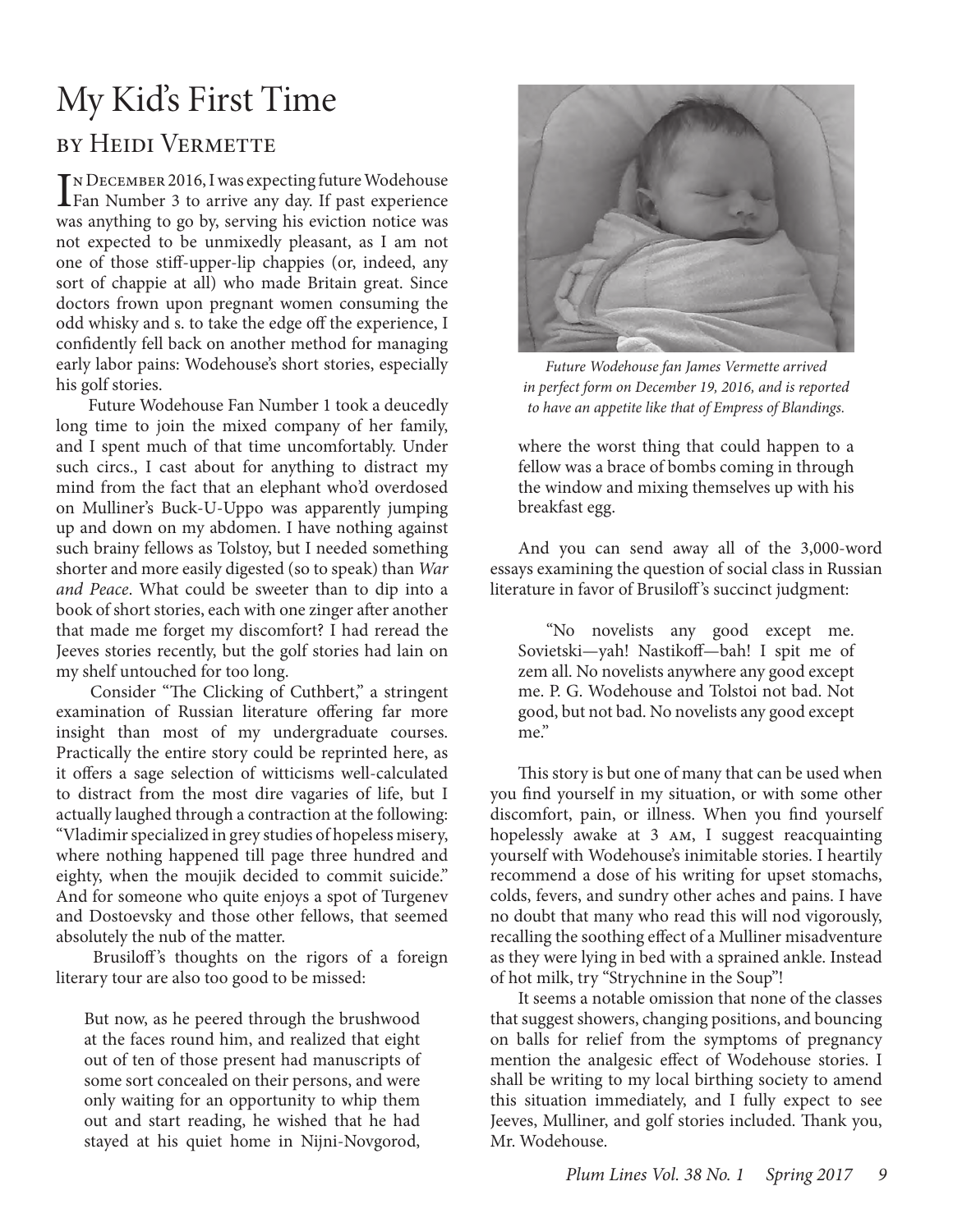## Wodehouse in Russia, and Not Only by Masha Lebedeva

FROM NOVEMBER 1 to December 31, 2016, the adult<br>library of the ZIL Culture Center in Moscow hosted<br>the publishing "We delegate Published" and Net Orlea the exhibition "Wodehouse in Russia, and Not Only," dedicated to the 135th anniversary of P. G. Wodehouse's birth. The exhibit consisted of the archives of Soviet movie director Leonid Trauberg and his daughter, Natalya Trauberg, the latter being one of the first and foremost translators of Wodehouse's masterpieces in post-Soviet Russia.

In Petrograd in 1924, Natalya's mother, Vera, was renting a room from a ballerina (Valentina Khodasevitch) and heard two young men laughing out loud in the next room. One of the men was Leonid Trauberg, and the fellows were reading a Wodehouse book. This was the first meeting of Natalya's parents, and likely one of the first times (but certainly not the last) that Wodehouse brought loving souls together.

Plum's works were extremely popular in the family, and the exhibition included much of Trauberg's collection. Many of these works were published in Russia before 1929, after which Wodehouse was banned for many years. Among the exhibited works were the сover and pages of the magazine *Mir priklyucheni* (*World of Adventures*), issue #10 (1915), in which was published "The Education of Detective Oakes"; *The Man with Two Left Feet* (1928 edition); and a cutting from an unknown edition of "The Romance of an Ugly Policeman."



*The cover of issue #10 of* Mir priklyucheni *(*World of Adventures*) from 1915*

In 1966 Leonid Trauberg decided to write a letter to Wodehouse, and part of the exhibition was dedicated to his long-term (1966–1974) correspondence with Plum. The visitors had a chance to see copies of letters typed by P. G. Wodehouse and some handwritten notes from Ethel.

Последнее письмо Леониду Траубергу Вудхауз написал<br>18 сентября 1974 года. В 1974 году с Вудхауза официально<br>но сняли все обвинения в коллаборационизме. В 1975 году<br>93-летний писатель стал кавалером Ордена Британской<br>импер империи. Tem senting Loy Ise and  $Ny.$  $7.64720/68$ Dear No Tranting. a few lines to my kin taids Either to tell you have the means of the top of the tell of the tell of the tell of the same of the content of the content of the content of the content of the content of the content of the content of the content of the co I know I could se Kussian! This you suppose the

*One of Ethel Wodehouse's letters to Leonid Trauberg*

The display also documented the role of Natalya Trauberg in the publication of the first post-Soviet editions of Wodehouse's works. Several of her articles were on display, including the cover of the samizdat edition of "A Slice of Life" created by her son. Also available for viewing were some of the books that were the result of her collaboration with chairman Mikhail Kuzmenko of The Russian Wodehouse Society (TRWS), who also played an important role in furthering Wodehouse publications in post-Soviet Russia.

In addition to the main exhibition, there were two lectures: "Pelham Grenville Wodehouse: The Humorist in Literature and in Life" and "The Fashion of English Novel from Jane Austen to P. G. Wodehouse." There was also a showing of the 1937 film *A Damsel in Distress*.

All in all it was a terrific event and certainly helped keep the Plummy spirit alive in Russia. The Russian Wodehouse Society gives thanks to Natalya Trauberg for her great work in Russian translations of Wodehouse.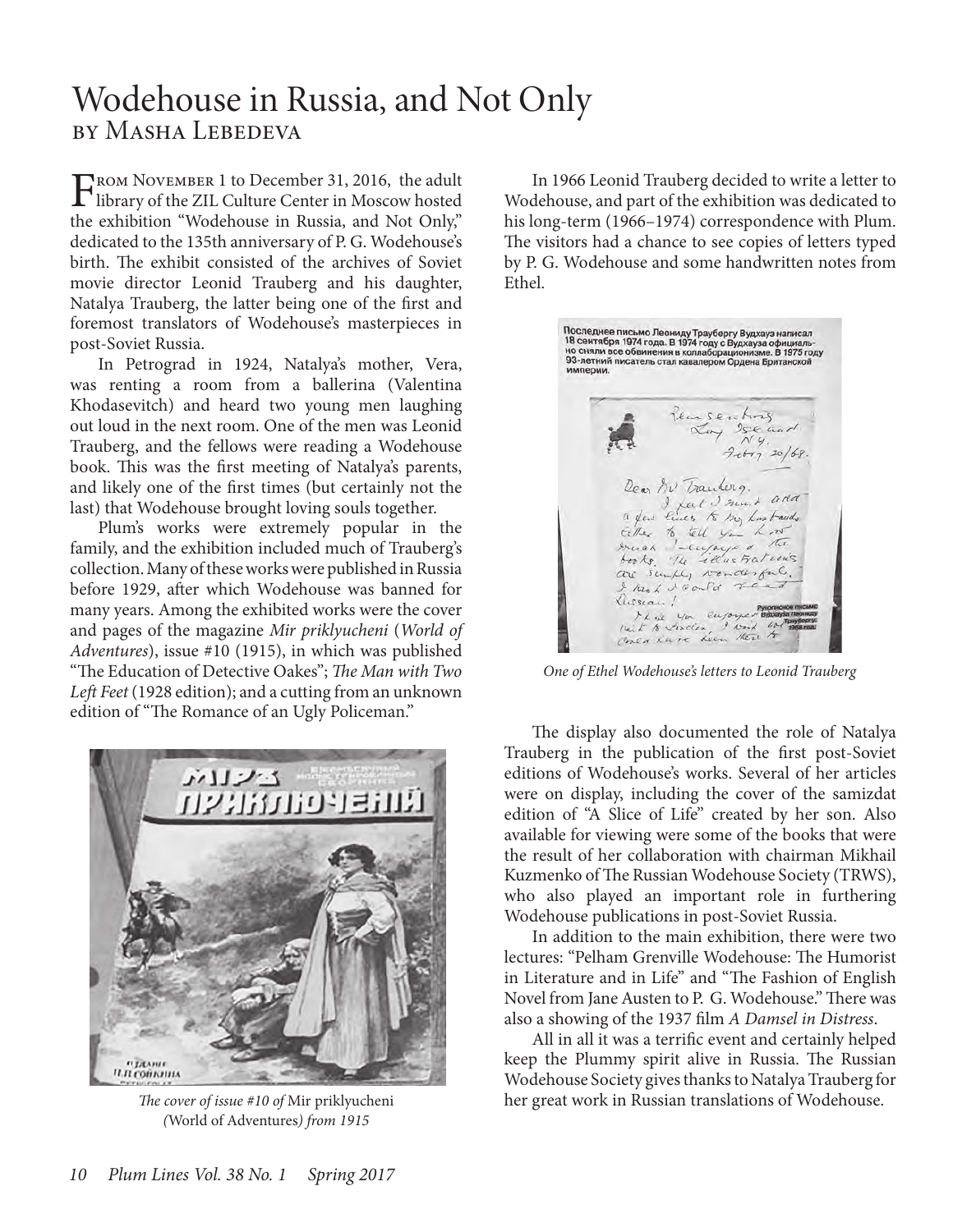# The Nature of P. G. Wodehouse—Let's Discuss

#### by Karen Shotting

*Karen offers a somewhat different take on Robert McCrum's talk at the 2015 TWS convention from that of our previous rebuttalists.* 

DAVID LANDMAN, in his article "Merrythought:<br>An Inquiry into the Nature of P. G. Wodehouse" (*Plum Lines*, Autumn 2016), has invited us to reconsider the view of Wodehouse's nature that was espoused by Robert McCrum in his recent talk at the 2015 TWS convention in Seattle, "Wodehouse in Wonderland," (the text of which was published in *Plum Lines*, Spring 2016). The views expressed by McCrum find their foundation in, and build upon, the material in his *Wodehouse: A Life* (2004), the most recent biography of Wodehouse. The McCrum view comes across to me as a too-stereotypical variation of the "tragic clown"—the smiling humorist who hides behind his funny stories while crying in mute anguish on the inside. I would like to join Mr. Landman's ranks and suggest that we take Bertie Wooster as our role model and reject the ill-fitting Pierrot costume<sup>1</sup> that McCrum has assigned to Wodehouse.

Can it be done? Wodehouse himself might enter a resigned *nolle prosequi*. "You need dynamite to dislodge an idea that has got itself firmly rooted in the public mind" (*Wodehouse on Wodehouse*, p. 460). Should it be done? Mr. Landman answers this question in the affirmative. I concur, considering the biographer's errors that have been identified, and because PGW's biographers seem to ignore or dismiss his statements that are at variance with their views.<sup>2</sup> Or, they take a statement seriously (then write it off as a denial mechanism) when he obviously (to me, at least) meant it facetiously—like his statement in *Over Seventy* that "my childhood went like a breeze from start to finish, with everybody I met understanding me perfectly" (*Wodehouse on Wodehouse*, p. 474). Hilarious, right? How is it that they miss the joke?<sup>3</sup>

Three of our members, including the erudite Mr. Landman, have taken pen to paper (or fingers to keyboard) to take issue with some of McCrum's assertions, factual misstatements, and conclusions. Nick Townend's article "Wodehouse in Wonderland: Some Thoughts" (also in the 2016 Autumn *Plum Lines*) debunked a significant number of the assertions in "Wodehouse in Wonderland," particularly McCrum's statements and assertions concerning Oscar Wilde's sad fate and its alleged effect on Wodehouse. The Wilde content in the article is mostly a rehash of material in

*Wodehouse: A Life*. (See p. 100, where McCrum credits the late Christopher Hitchens as the person who noted that Wodehouse, "the most allusive of writers, never refers to Oscar Wilde.") In his Wonderland article, McCrum has omitted the credit to Hitchens, which is fair given that Mr. Hitchens had conceded his own error shortly after the publication of the biography. Ironically—to me at least—Hitchens's *mea culpa* regarding his mistake is in his review of McCrum's *Wodehouse: A Life*. 4

At the 2013 TWS convention in Chicago, Chris Dueker, in his educational talk "Of Mumps and Men" (published in the Winter 2014 *Plum Lines*), exposed a misconception regarding the effect of mumps on young men in general, and Wodehouse in particular. The theory that mumps caused impotence was advanced in Barry Phelps's *P. G. Wodehouse: Man and Myth* and perpetuated by McCrum in *Wodehouse: A Life*. "Mumps," says the learned Dr. Dueker, "does not affect potency." He also says, quite pointedly, that "the study of diseases can be amusing, but it should be a nonfiction endeavor."

Each of the Landman, Townend, and Dueker articles questions assertions and disproves theories that, to my mind, are major underpinnings of McCrum's opinion of Wodehouse's nature. Information about his childhood that is different from the biographies has also come to light. The late Norman Murphy presented some of this information, unearthed by John Dawson (of the Globe Reclamation Project) and researcher Patricia O'Sullivan, in an article in *Wooster Sauce* in December 2012. The article includes a timeline showing that Plum's parents were able to spend more time with their children than biographers have recorded.

Our own *Plum Lines* archive, in addition to the three articles noted above, contains a bit of information that supports this view. I've never seen it mentioned in any biography, but the Morgan Library Wodehouse Centenary Celebration Exhibit included "Drawings of P. G. Wodehouse *from birth to nine years of age* executed by his mother Eleanor Deane Wodehouse" (italics added). The author of the article, TWS member and former President Florence Cunningham, who visited the exhibit, described the drawings as "beautiful line drawings, painted in delicate watercolor." She goes on to state that Mrs. Wodehouse labeled one drawing in fine lettering: "Baby trying to climb in chair by himself such a pleasant baby" *(Plum Lines*, July 15, 1984). This image of Eleanor is, to me, quite at variance with the biographers' view.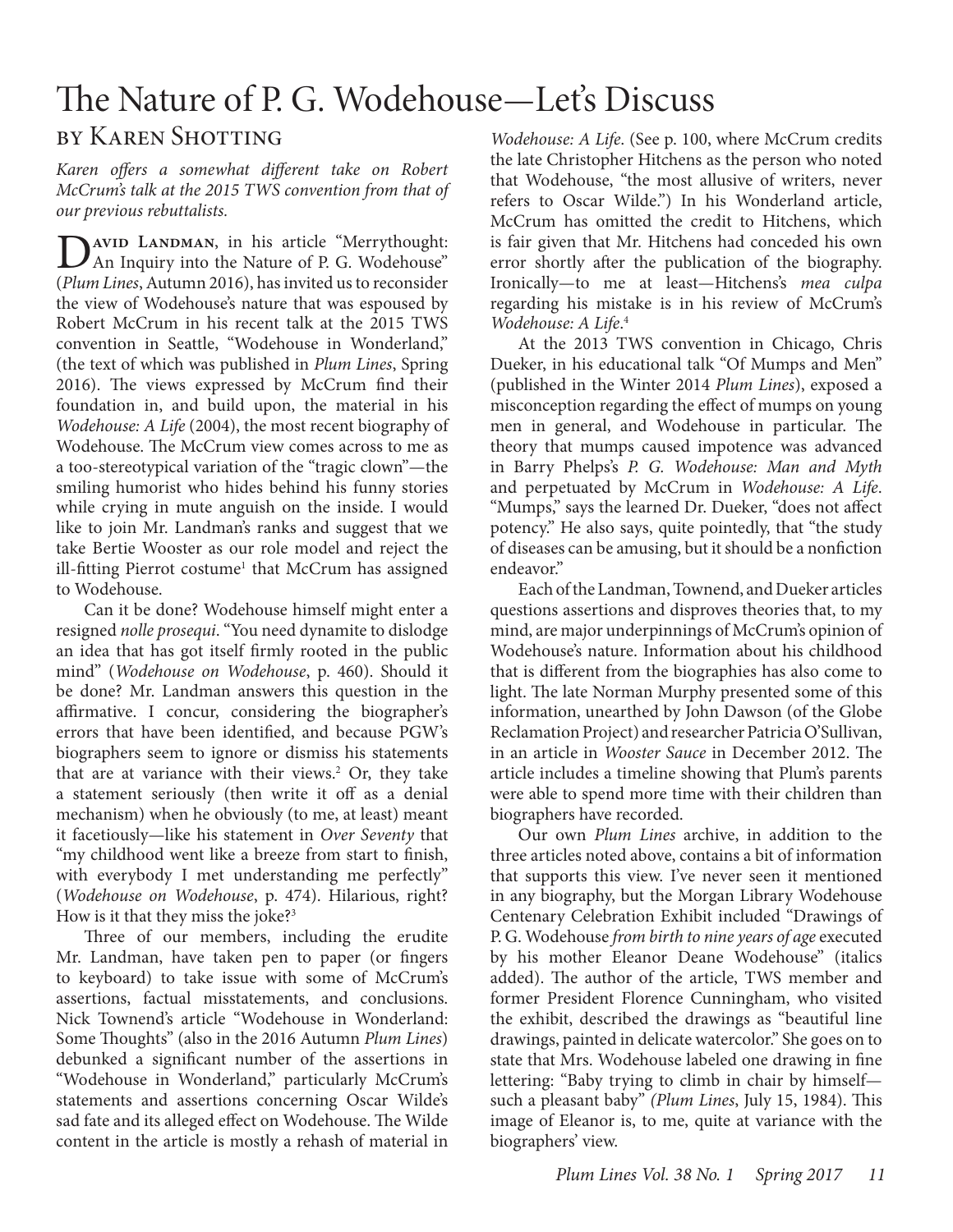Adding my own little mite to the mixture, I'd like to offer a challenge to McCrum's entire notion of "Wodehouse's Wonderland." The theme of his article comes from a proposed title for Wodehouse's neverpublished war memoir, now apparently lost, *Wodehouse in Wonderland*. The existence of this memoir, and its title, is not new news, of course. Wodehouse gave his draft manuscript of the memoir to Bill Townend to read, and excerpts were included in *Performing Flea*  (1953)<sup>5</sup>. In the correspondence that conveyed the draft (dated November 18, 1952) Wodehouse said, "I wrote it at Tost, after I had finished *Money in the Bank*, except of course for the diary stuff about my life at the Citadel of Huy, which was jotted down day by day during my stay there." Bill tells us that "Plum had given it the title of *Wodehouse in Wonderland*" (*Wodehouse on Wodehouse*, p. 417).

Neither Mr. Townend nor Mr. Landman questioned McCrum's adoption of the word "Wonderland" as representative of (*a*) the world that Wodehouse writes about, and (*b*) an imaginary place "where Wodehouse knew he was safest." I do question this assertion. McCrum, in my opinion, gets Wodehouse's Wonderland entirely wrong.

According to McCrum, the fact that PGW chose *Wodehouse in Wonderland* as the title for the lost war memoir "provides a vital clue" to understanding Wodehouse—"in code, of course." McCrum argues that he has broken the code and proceeds to give his solution, which follows along the familiar lines of the "tragic clown" stereotype—Wodehouse hiding behind the humorist mask and retreating to a fantasy land to "pacify the pain of everyday life." Wodehouse's probable reaction to this long-after-the-fact probing of his psyche is quickly disposed of with an airy nod to the fact that he would be "horrified" by McCrum's notions. This troubles McCrum not one whit, apparently, because it doesn't stop him for a moment.

According to McCrum, the memoir's title is "crucial" to understanding Wodehouse's mindset. Wodehouse "was a man with a *unique compulsion* to pacify the pain of everyday life by living in the Elysium of his imagination. Confronted by the trials of wartime, he simply stayed in character, taking *refuge in his own familiar world.*" Wonderland, according to McCrum, was "a private survival mechanism" and "where Wodehouse knew he was *safest* . . . his default position" (italics added throughout). Really?

Safety and refuge were the images that, according to McCrum, were in Wodehouse's mind when "he referenced *Alice in Wonderland* [sic], a childhood favorite, to normalize a highly disturbing experience."

He embroiders this idea by telling of PGW's account of the Wodehouses' far-from-comic encounter with some German soldiers in Le Touquet. According to McCrum, Wodehouse's comic description of his dog's reaction to the soldiers was "profound, vivid, and intense unreality" and "surely the very definition of Wonderland." I agree that Wodehouse's description of Wonder (the dog) as having "the light of battle in her eyes" and "swearing in Chinese" is vivid. I do not see, however, that it is "profound," "intense," or "unreal." It is simply a brilliant description of a dog that is disturbed by the presence of strangers—a common occurrence, made uncommon by the fact that the strangers in this case are German soldiers. McCrum further states that Wodehouse's postwar books were "written about, and located in, Wonderland."

Well, I mean to say, what? Is it not common knowledge that Wodehouse's books were written about his own characters and located in the unique comic world of his own creation? What need had he of Lewis Carroll's Wonderland?

Let us examine McCrum's assertions. The Wonderland that Lewis Carroll imagined was nothing at all like the world about which Wodehouse wrote, although Carroll's Wonderland certainly fits the definition of "vivid and intense unreality." It is full of anthropomorphic animals, both mythical (the Mock Turtle, the Gryphon) and non-mythical (cats, rabbits, mice), shape-shifters (the Cheshire Cat, the baby-turnedpig), playing cards that talk, and nasty inhabitants (the Cook, the Duchess, the Queen), most of whom make no sense whatsoever. Does that sound anything like a Wodehouse story? Admittedly, Wodehouse does brilliantly share with us in a lighthearted manner the "thoughts" of the occasional dog (Wonder, the Mixer, Emily, and my own favorite, Smith the bulldog, in *The Girl on the Boat*) or parrot (Bill in *Jill the Reckless*), but these animals do not interact anthropomorphically with the Wodehouse characters. And, though he does, rarely, serve up a nasty character (April June in *Laughing Gas*, Princess von und zu Dwornitzchek in *Summer Lightning*, and the entire Three Points gang in *Psmith, Journalist*), they are not the characters that epitomize his oeuvre.

More importantly, Wonderland, while profoundly unreal, vivid, and intense, was not a place of safety and refuge. What happens to Alice there? She is abruptly wrested from her comfortable home, falls into an unrecognizable world, and spends a lot of her time being ordered about, leaving her fearful, sad, and lonely. She faces possible execution and worries that that she'll never see her cat or her home again. What happened to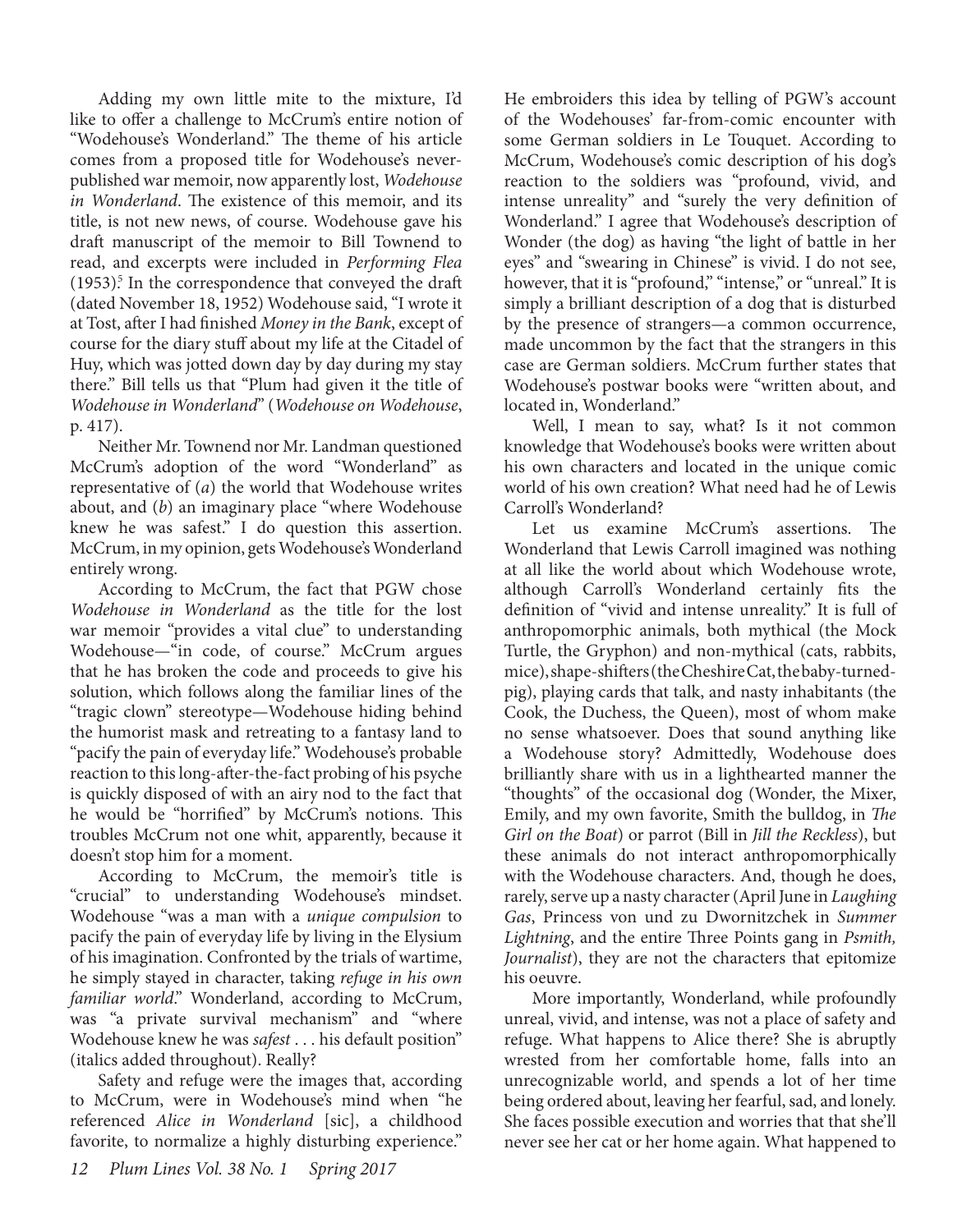Wodehouse during his wartime tribulations? McCrum supplies the following information about that: "Two months [after the disaster of Dunkirk], after a terrifying ordeal, he was interned in Poland . . . [and] he suffered Allied bombing [in Berlin] and endured the 'global howl' about those infamous broadcasts . . . [H]e was arrested, interrogated, and (again) imprisoned" in Paris. "In 1944 . . . he was told . . . that his beloved daughter, Leonora, had died. . . . Soon after this—under threat of the death sentence as a possible traitor—he was interrogated by  $MI5."$ 

Wodehouse's allusion to Wonderland is apt, not for the reasons that McCrum gives, but because Wodehouse knew the story of Alice's adventures much better than McCrum seems to.6 I believe that Wodehouse's evocation of Wonderland, aside from its alliterative attractiveness, was simply another example of *le mot juste*. He was plunged into a world of discomfort (he lost over forty pounds, and slept without a blanket in bitter cold during one ten-day period and on a plank bed at Tost) and an existence for which nothing in his prior life prepared him. It bore no relation to anything he knew, or that he imagined in his stories, just as Alice's Wonderland was a completely foreign land to her. While interned, he had no way of knowing when he would return to his home and to Ethel, Leonora, his grandchildren, and his dog. He was ordered about—rousted from bed with a stentorian "Aus!" and paraded and counted six times a day. [Note that all references herein to his experiences while interned are from the camp book excerpts at the end of *Performing Flea* (*Wodehouse on Wodehouse*, pp.  $418-63$ ).<sup>7</sup>]

Let's look at a few quotes from *Alice's Adventures in Wonderland* to test my assertion that "Wonderland" cannot serve as a proxy for a place of safety and refuge, nor did its crazed, dream-induced world resemble the world of Wodehouse's fiction. (Italics below are added.)

Alice has left a pleasant home and is ordered about:

"It was *much pleasanter at home,*" thought poor Alice, "when one wasn't . . . *being ordered about* by mice and rabbits."

"*I never was so ordered about in my life, never!*"

"*How the creatures order one about!*" thought Alice.

Alice is sad, frightened, and lonely, and she wonders if she will ever get out:

*There were doors all round the hall, but they were all locked*; and when Alice had been all the way down one side and up the other, trying every door, she *walked sadly* down the middle, *wondering how she was ever to get out again*.

"Oh, my dear Dinah! I wonder if I shall ever see you any more!" And here poor Alice *began to cry again*, for she felt very *lonely and low-spirited*.

There seemed to be no sort of chance of her *ever getting out*.

She was a *good deal frightened* by this very sudden change.

Poor Alice! . . . to get through [to the beautiful garden] was *more hopeless than ever*: she sat down and *began to cry again*.

There is nothing safe or comfortable about the land into which Alice has been catapulted, and the refuge she seeks (a beautiful garden) is continuously, tantalizingly, out of her reach behind a locked door. Alice spends a good deal of her time seeking the entrance.

"The next thing is, to get into that beautiful garden—how *is* that to be done, I wonder?"

She found herself at last in the beautiful garden, among the bright flower-beds and the cool fountains.

Aha! Sounds Blandings-like! But this garden is nothing like a safe English garden, and the illusion of sanctuary is fleeting. Moments after gaining admittance, Alice meets the frightened minions of the ruler of this strange world, then the ruler herself.

The Queen turned *crimson with fury*, and, after glaring at her for a moment like a wild beast, screamed "Off with her head! Off——"

No safety, no refuge. I concur with McCrum's statement that Wodehouse likely meant that his "appalling experiences in World War II" were in the nature of "a trip to Wonderland" but not because it was "to invite his readers to suspend disbelief." Balderdash! To what purpose? There was little chance that there would be any disbelief to suspend. Because of the "global howl" regarding the broadcasts, Wodehouse's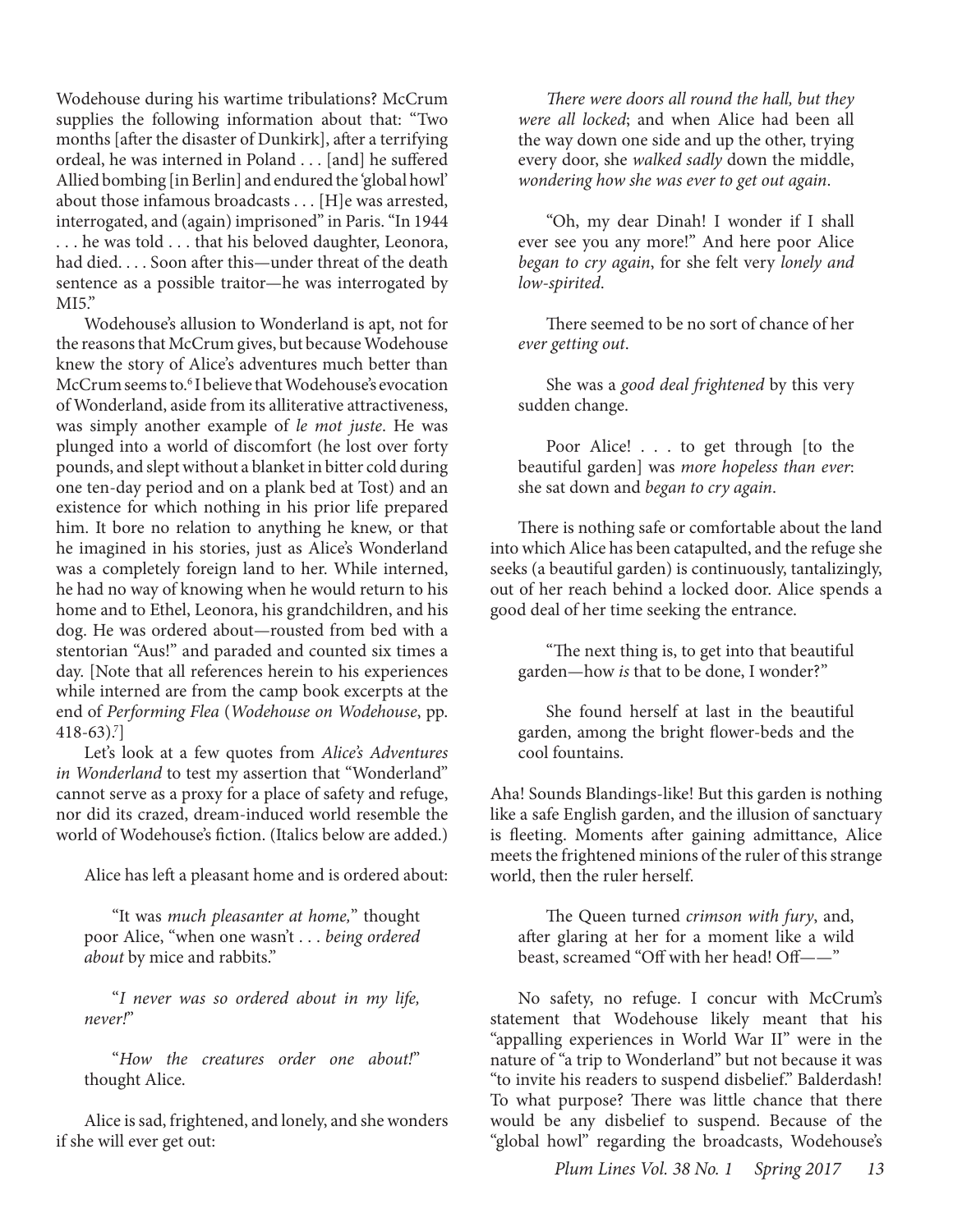internment was widely known to have happened. The excerpts from the camp book in *Performing Flea* show a man who has chosen to describe his experiences with his tongue very firmly in his cheek, but the underlying facts are entirely believable and do not belong to Wodehouse's "imaginative world." It seems more likely to me that the choice of title was to invite his readers to think of a world unlike any they or he had ever known—a world where one was never safe and never knew what would happen next. The title was, to my mind, a rueful nod to his finding himself in an unfamiliar, distressing, and uncomfortable situation.

I think, too, that Alice's thoughts immediately after her fall down the rabbit hole have a separate resonance, given Wodehouse's own (horribly mistaken) thoughts as to how he would be perceived for having weathered his trying time in internment without complaining.

"Well!" thought Alice to herself. . . ."How brave they'll all think me at home!"

McCrum's analogy fails; Wodehouse's succeeds.

Admittedly, Wodehouse spent most of his time after the war in the quiet of his home, cushioned from the outside world—an existence that was nothing like Alice's Wonderland. He gave his public what they liked best from him: fiction set in a fictional world. His fiction was grounded in fact—we know that because the late, great Norman Murphy showed us that time and again. But it is a mistake, in my opinion, to confuse his life with his fiction or to conclude that he spent his life escaping from reality or that he retreated into an imaginary world of his own, simply because he spent a considerable amount of his time writing fiction. He certainly knew that it was fiction and out of date at that, after the war. "I keep on writing, and the books have been piling up for five years or so . . . They will definitely be historical novels now, as they all deal with a life in which country houses flourish and butlers flit to and fro."8

It is a natural human urge to seek safety and refuge, and one who finds it is quite fortunate. Wodehouse seemed to have found it, and it was surely well-deserved by a hardworking man in his late sixties, after his appalling war experiences. Writing is a solitary task, and when one is capable of the prodigious output for which Wodehouse is renowned, a considerable amount of time will be spent in solitude. When one adds a naturally introverted personality and the roar of calumny from his native land and elsewhere, I don't believe one needs delve deeply into his psyche to find the motives for his living in the peace of Remsenburg, New York, near his

lifelong friend Guy Bolton. It is also a normal human reaction to feel sadness, regret, and even occasional melancholy, after a catastrophic loss, such as the death of a child, or the loss of good will and the ability to visit one's homeland. It would be a unique individual indeed who would not feel this way.

Did he have regrets? Undoubtedly. He was sorry it happened and stated that if one does a foolish thing, one must take the consequences.<sup>9</sup> And he did. Quietly. Did he mourn the loss of his daughter? Unquestionably. (See *P. G. Wodehouse: A Life in Letters*,<sup>10</sup> p. 20: When asked by his grandson to write a memoir about Leonora, he responded poignantly, in a voice close to tears, that he couldn't because he found it too painful.)

Did he spend his later years in a state of chronic regret, puzzling over his disgrace? I point you, again, to Mr. Landman's article for a view contrary to McCrum's assertions. For myself, I can see no reason why Wodehouse's clever title for his proposed memoir and his continuing to work, in his pleasant home, at the same job that he had had for over forty years—one that gave him great pleasure and a stream of earnings—should be looked upon as evidence of such lifelong regret or a unique compulsion to retreat from the harsh reality of personal loss and continued opprobrium. I have to wonder what else Mr. McCrum thinks any reasonably well-balanced person might have done in the circs.

It is a common trait of a biographer to theorize as to how his/her subject must have felt, and McCrum is no exception to this. He has stated that, in writing the PGW biography, he "studied the psychology of the individual." Well, he's no Jeeves. He came up with theories based on his findings, but let us remember that Wodehouse was long dead when McCrum began work on the biography, thus making a true study of Plum's psychology impossible. Mr. Landman points out that those who write about Wodehouse "more often than not, unwittingly end up writing about themselves." McCrum, like most biographers, makes guesses and assumptions and reaches conclusions based on his own worldview<sup>11</sup> and the facts he collected (some erroneous). I think he got it wrong. The reasoning of David Landman (who is also guessing) makes more sense to me based on Wodehouse's own writing (fictional and nonfictional) and statements in personal interviews.

I do hope that those who seek to gain insight into the life of the writer we celebrate through this society will take Mr. McCrum's speculations and opinions with a heaping portion of salt. Use Occam's Razor: Among competing hypotheses, the one with the fewest assumptions should be selected. It takes a lot of assumptions to get to McCrum's view of Wodehouse.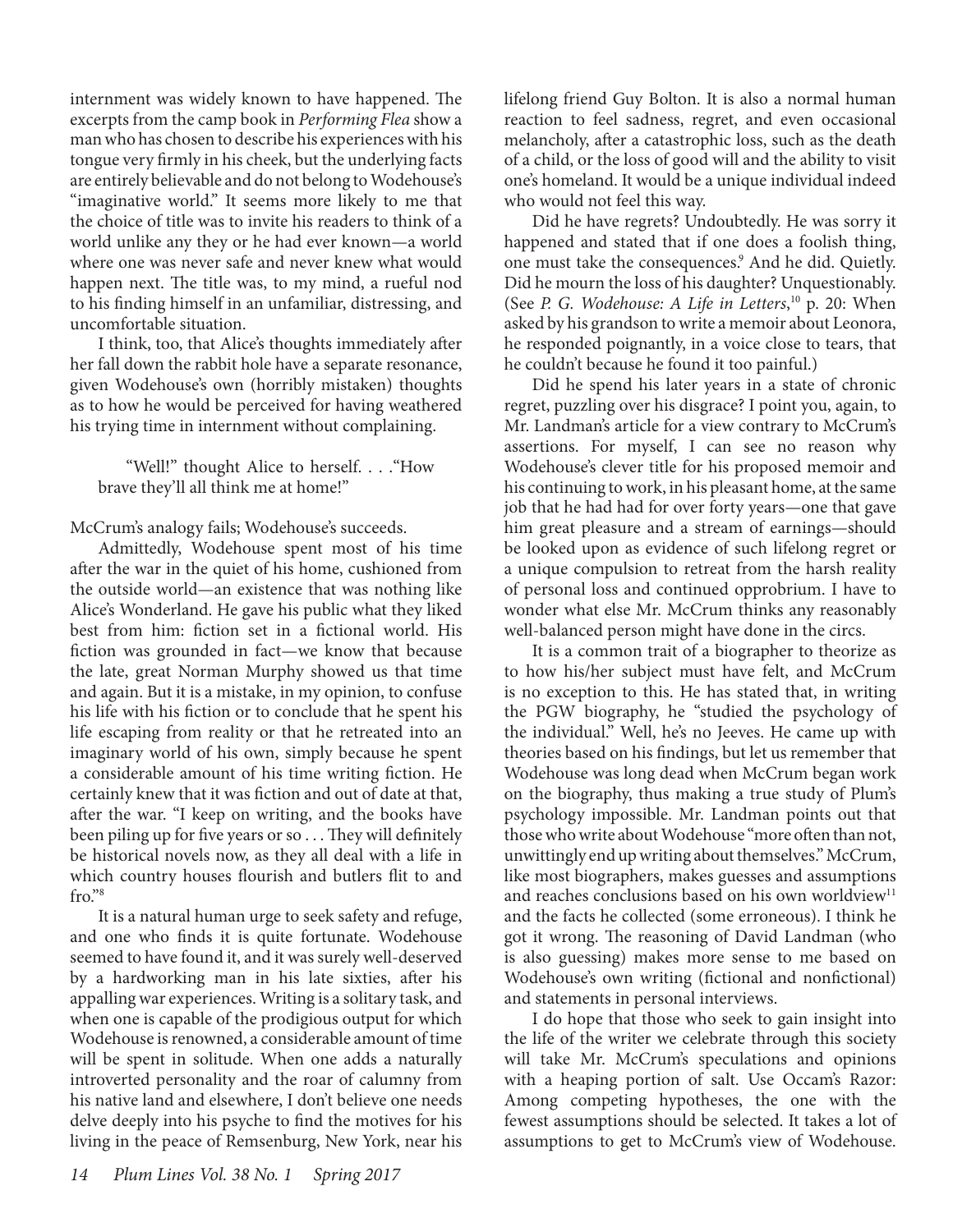I suggest that these assumptions be closely examined before the Wodehouse that he sketches in his biography, his speaking engagements, and the recent *Plum Lines* article, be accepted as definitive.

#### **Endnotes**

- <sup>1</sup> Bertie considered that "going to fancy dress dances as a Pierrot . . . [is] roughly equivalent to shooting a sitting bird." (*Joy in the Morning*, Chapter 24)
- 2 Just one instance that comes to mind immediately is Wodehouse's simple explanation of why there are so many aunts in his stories, which had nothing to do with parental absence (and presence of aunts) during his formative years. See, e.g., the documentary "Plum: A Portrait of P. G. Wodehouse*"* (BBC 1989) at 10:34. The overbearing aunt was an immediately recognizable stock character in the comedic repertoire at the turn of the twentieth century, and Wodehouse, like Oscar Wilde, used a dynamic easily appreciated by his readers. See also Nick Townend's "Wodehouse in Wonderland: Some Thoughts" for predecessors to the aunt-nephew relationship in *The Importance of Being Earnest*, and see *P. G. Wodehouse: A Biography* by Frances Donaldson and F. Anstey's *Voces Populi*. (Note that I do not take issue with the view that PGW used elements from his own aunts' personalities in his fictional aunts; I simply think that more credence should be given to his own eminently reasonable response than the amateur psychoanalysis performed by his biographers.)<br><sup>3</sup> Dave Barry's solution: Humor Impairment. (See "Finally!
- Help for the Humor Impaired," *Chicago Tribune*, June 11, 1989 at http://tinyurl.com/barry-1989.) 4 See http://tinyurl.com/hpofal7
- 
- <sup>5</sup>*Performing Flea* is where Plum denied saying another of the quotes that has been attributed to him, viz., "I have never been able to work up a belligerent feeling. . . . Just as I am about to feel belligerent about some country, I meet some nice fellow from it and lose my belligerency." Plum asks Bill Townend, "Have you ever heard me talk like that?" He states that "writers on daily and weekly papers always go all out for the picturesque. When they interview you, they invariably alter and embroider." (*Wodehouse on Wodehouse*, p. 461–2)
- <sup>6</sup> Perhaps Mr. McCrum should reread this classic. In another speech (recorded for WGBH Forum and available on YouTube) he attributes one of the White Rabbit's lines to the Mad Hatter.<br><sup>7</sup>I'm trying keep these blasted flyspecks to a minimum, so
- I haven't footnoted each reference. (See the foreword to *Over Seventy* and Elliott Milstein's excellent article "Wodehouse's Extraordinary Scripture Knowledge," *Plum Lines*, Summer 2016.)
- 8 Letter to Compton Mackenzie, April 10, 1946. (*P. G. Wodehouse: A Life in Letters*, edited by Sophie Ratcliffe, p. 385) 9 See interviews with PGW in "Plum: A Portrait of P. G.
- Wodehouse*"* (BBC 1989), available on YouTube.
- <sup>10</sup> The best source of information about Wodehouse's life, in my opinion.
- <sup>11</sup> Weltanschauung, in German. (Sorry! I couldn't resist. I'm done now.)

# Last Call: Degenershausen

As PREVIOUSLY announced, a special Wodehouse<br>
Courses notwart for the numerous of 1941-42, then he German retreat for the summers of 1941–42, after he was released from internment. The event will take place on May 20 at the Degenershausen landscape park in Saxony-Anhalt in Germany. The "Wodehouse-Linde," a tree under which Plum often sat to relax, will be "baptized." The event will also celebrate the centenary of the first Wodehouse publication in Germany. The program may consist of a thematic park tour, a lecture from a newly published translation, and more. For information on traveling and accommodation, contact:

Tourist-Information Ballenstedt Anhaltiner Platz 11, 06493 Ballenstedt Tel: +49 39483 263 Fax: +49 39483 97110 Mail: kontakt@ballenstedt-information.de Web: www.ballenstedt.de

to contact Martin Breit: martin.breit: martin.breit: martin.breit: martin.breit: martin.breit: martin.breit: m information about Degenershausen, visit: http://www. landschaftspark-degenershausen.de/

## Brave Coward

M**ax Pokrivchak** sent this in: In the World War II potboiler *Coward at the Bridge* (2009) by James Delingpole, Lt. Richard Coward repeatedly describes his testy relationship with indispensable subordinate Sergeant Price as being much like that of Wooster and Jeeves's. All well and good, but what seals the deal, Wodehouse-wise, is that when giving his seat on a rescue boat to a wounded soldier, Coward says (in the immortal words of Sir Philip Sidney, as paraphrased by Plum), "In you go, old chap. Your need is greater than mine." Delicately nurtured Wodehouse readers should be warned, however, that Delingpole does not shy away from showing that war is heck.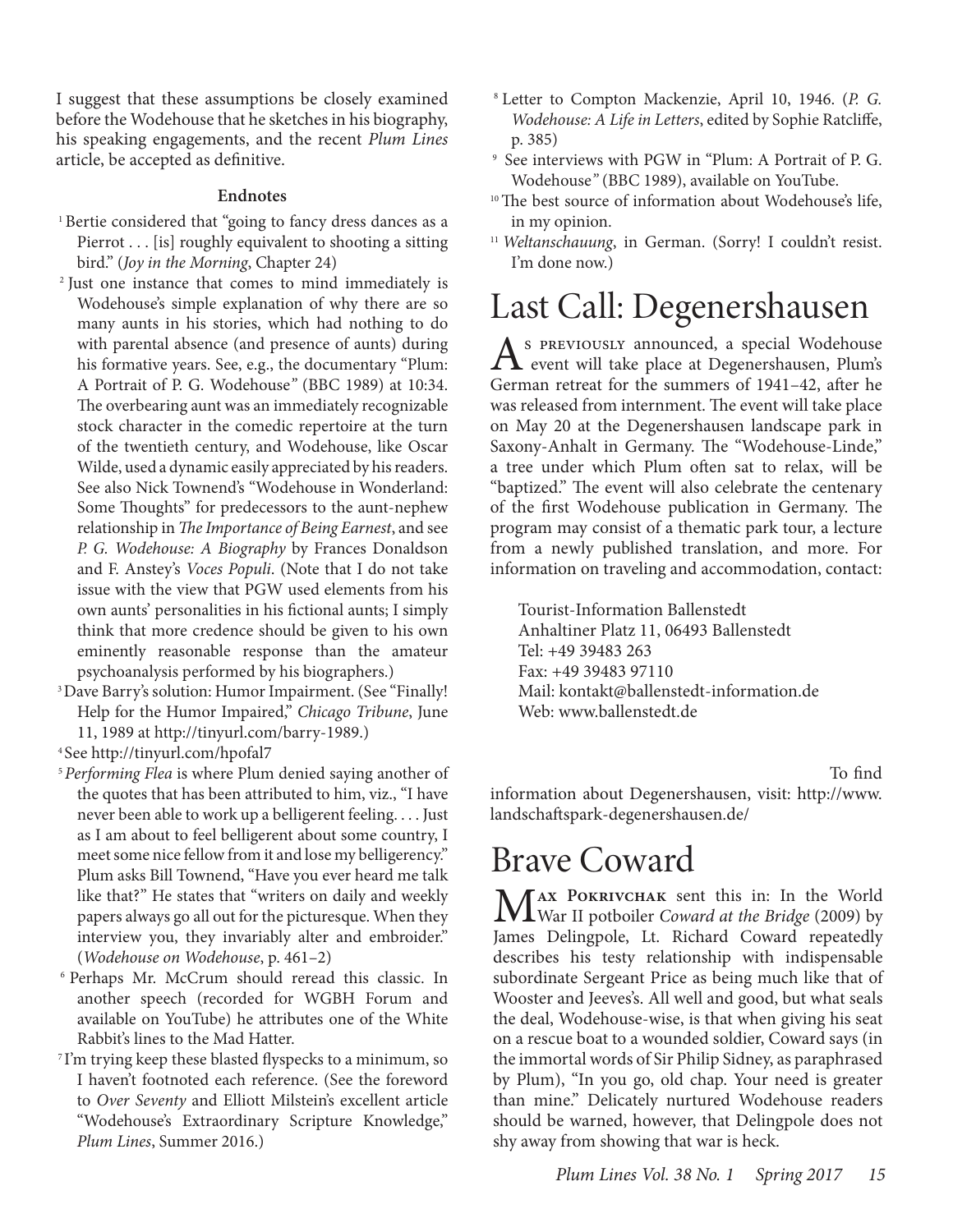## Peter van Straaten by Peter Nieuwenhuizen



*Peter van Straaten, the great Dutch illustrator and cartoonist at work*

 $\bigodot^N$  DECEMBER 8, the Dutch artist and cartoonist<br>Peter van Straaten passed away in his hometown of Amsterdam at the age of 81. Van Straaten was a famous cartoonist who won various prizes for his political cartoons and received an honorary doctorate at the Leiden University in 2011. For more than fifty years he drew daily comic strips for Dutch newspapers like *Parool*, *Volkskrant*, and *NRC Handelsblad*, and he also made annual tear-off calendars. His *Vader & Zoon* cartoons (about a conservative father and left-wing son) were famous. He also wrote several books and received the Jacobus van Looy-prize for his unique talents. He drew with a sharp pen and brilliant observation.

Van Straaten was inspired by the American artist Charles Dana Gibson (1867–1944); by his brother Gerard (1924–2011), also a cartoonist; and fellow Dutch cartoonists Leo Jordaan (1885–1980) and Jo Spier (1900–1978), the latter of whom emigrated to the U.S. From 1976 to 1983, van Straaten drew the front covers for Dutch translations of the Wodehouse novels. In total he produced 23 different covers for the Spectrum publishers in Utrecht in The Netherlands.

Van Straaten was asked by James Heineman to portray a "Bayeux Tapestry" consisting of twelve Wodehouse scenes that Heineman had selected. The scenes would form one elongated representation of the Wodehouse world for the centenary Wodehouse exhibition in the Pierpont Morgan Library in New York in 1981. Van Straaten accepted the assignment and presented the results of his efforts when he met Heineman in the Amsterdam Okura hotel. Heineman subsequently invited van Straaten to be present at the

exhibition's festive opening night. There he met Lady Ethel Wodehouse, and according to van Straaten, she was carried around by two men and enthusiastically kissed by all the men present at the gala dinner.

Dan Garrison used van Straaten illustrations for his book *Who's Who in Wodehouse*. Before doing so, he contacted Heineman and discovered "a whole trove of further illustrations" which were reproduced in Dan's volume with Heineman's permission. In the second edition of Dan's book, he published the reply he'd received from Heineman from their original correspondence:

It was one of those depressing, grey, damp, dreary and rainy days in Amsterdam when it made little difference whether or not you had fallen into a canal. In the gloom I tripped over some steps and fell through a creaky door into a basement bookstore lit by a somber bulb hanging alone on a cord. . . . As I got to my feet life changed. There before me was a large table covered by Dutch translations of P. G. Wodehouse, all with covers illustrated by Peter van Straaten, a real master of his craft. Each illustration depicted not only the theme of the book, but also captured the scenes and characters of the story in a few deceivingly simple lines. It was an illustrated digest of Wodehouse, and I bought them all.

The search for the illustrator was not an easy task as van Straaten is somewhat reclusive and lives in a tiny town known but to himself, his family, the postmistress, and a couple of other natives. Outside of his hamlet van Straaten's work is widely known in Holland. . . . He draws his Wodehouse characters as they are visualized by several generations of Wodehouse fans.

Van Straaten lived in those days in the small town of Giethoorn, also known as "the Venice of the North." Later he moved to Amsterdam and also had a second residence in Airole in Italy.

Van Straaten's Wodehouse illustrations can be found in *The Penguin Wodehouse Companion* (Usborne, 1988); *Who's Who in Wodehouse* (Garrison, 1989); *P. G. Wodehouse: A Centenary Celebration 1881–1981* (Heineman and Bensen, 1981); and other publications. More information about Peter van Straaten can be found (in Dutch) at http://www.petervanstraaten.nl/.

[*Note: In our Summer 2017 issue, we will print some van Straaten illustrations, as well as cartoons from other illustrators, when we publish items from Peter Nieuwenhuizen's 2015 TWS convention talk.—OM*]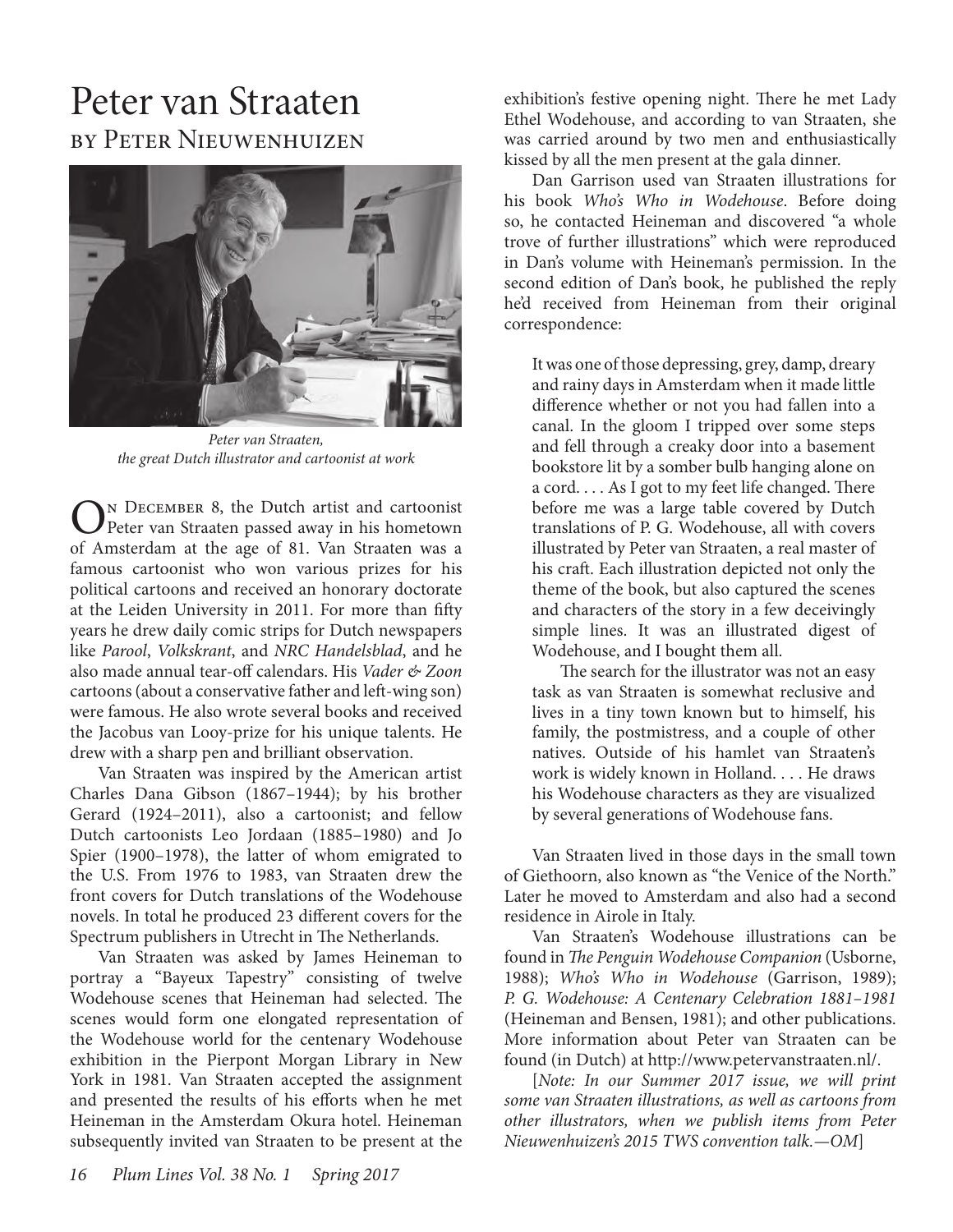# Chapters Corner

M/HAT IS YOUR chapter up to these days? Tell the Wodehouse world about your chapter's activities! Chapter representatives, please send all info to the editor, Gary Hall (see back page).

Please note that our webmaster, Noel Merrill, tries to keep chapter activities posted on the society website. So it's a good idea to send information about upcoming events to Noel on a timely basis. His contact information is on the last page of this issue.

**Anglers' Rest** (Seattle and vicinity) Contact: Susan Collicott



**Birmingham Banjolele Band** (Birmingham, Alabama, and vicinity) Contact: Caralyn McDaniel

**Blandings Castle Chapter** (Greater San Francisco Bay area) Contact: Neil Midkiff

**The Broadway Special** (New York City and vicinity) Contact: Amy Plofker

**Capital! Capital!**  (Washington, D.C., and vicinity) Contact: Scott Daniels

**Chapter One**  (Greater Philadelphia area) Contact: Herb Moskovitz



THE CHAPS of Chapter One met at the usual sluicing<br>spot, Cavanaugh's in Head House Square, on November 13. There were eighteen attendees in all, including a guest of Herb Moskovitz—fellow Dickens and Poe enthusiast Bob Sloan.

The meeting started with the continuing saga of the Philadelphia Zoo and Chapter One's sponsored Mandarin newt, Gussie. This year there was another mix-up about who we are sponsoring. A few years ago, the zoo sent us paperwork showing that we had adopted a hippo. This time the mistaken animal was a tiger. After a good laugh and a whip-round, Gussie will be kept in the style to which he's accustomed for the coming year.

Bob Nissenbaum showed another selection from the *Wodehouse Playhouse* series with "The Rise of Minna Nordstrom." The first version of the story, without the Mulliner introduction, was published in March 1933 under the title "A Star is Born," four years before the original *A Star is Born* movie. After some discussion, it was decided that Plum wins the honor for coming up with the now-familiar phrase.

\*\*\*\*\*\*\*

On January 22, we met again at Cavanaugh's. The pub was unusually empty of people (the football game was still hours away) but we warmed it up properly.

Bob Rains (Oily Carlisle) invited us to register for the upcoming TWS convention, October 19–22, 2017, at the Hamilton Crowne Plaza in Washington, D.C. Please help The Wodehouse Society control costs for the convention by staying at the Crowne Plaza rather than at another D.C. hotel. Bob recommended phone over web reservations (877-270-1393).

Bob distributed an editorial from *Light: The Quarterly of Light Verse* and created a Pale Parabola Award for overrated poets of the bloviated style of Ralston McTodd. The first recipient was Ezra Pound.

Rebecca Reber gave an excellent presentation on *Leave It to Psmith*, including charts of the action, a graph of relations between the characters, and the cover illustrations of many editions of the book. The book, the second to feature Blandings Castle, is from a transitional period between Plum's early works of schoolboy escapades to his later more adult settings. Rebecca represented the plot by an inverted parabola, with much action in the first part and near the end, but less material action in the middle as Psmith courts Miss Halliday with long, whimsical speeches.

**Chicago Accident Syndicate** (Chicago and thereabouts) Contact: Daniel & Tina Garrison



The Syndicate had a jolly November meeting at Tina Woelke's. With all our chatting and getting







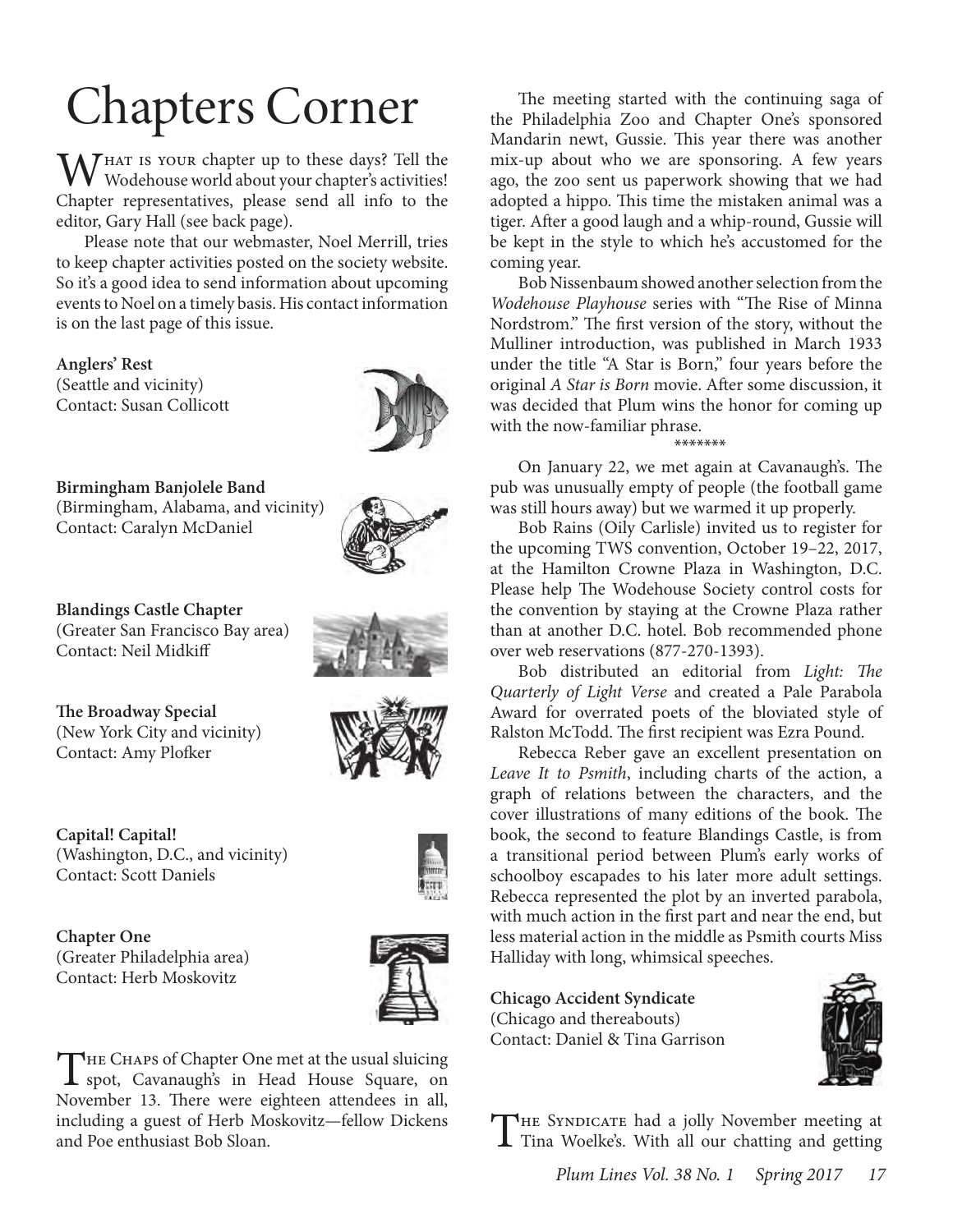acquainted with new members, we had to squeeze in various Wodehouse readings at the last minute.

We are sad to report the loss of Martha Herriott Swift. Martha was born August 24, 1934, and died November 23, 2016. She was an early and enthusiastic member of the Chicago Accident Syndicate. Her nom de Plum was Aunt Martha and she claimed that she "taught Aunt Agatha everything she knew." She came from a long line of PGW fans, and her library of Wodehouse's works included Tauchnitz paperback editions from the 1930s that had been purchased by her grandparents. She rejoiced in laughter and she will be greatly missed by her husband, Dean Miller; her son, John Swift, and his wife, Nancy; and her grandson Emerson—and by pretty much anyone who ever met her.

#### **The Clients of Adrian Mulliner**

(For enthusiasts of both PGW and Sherlock Holmes) Contact: Elaine Coppola



On Saturday, January 7, 2017, a Junior Bloodstain was held in the York Suite at the Roosevelt Hotel during the Baker Street Irregulars (BSI) weekend in New York City. Aficionados of Sherlock Holmes and the stories of P. G. Wodehouse enjoyed a performance of "The Tenth Green" by Headon Hill. The story was edited by George Vanderburgh and Carol Cavalluzzi and adapted for dramatic reading by William Hyder.

**The Den(ver) of the Secret Nine** (Denver and vicinity) Contact: Jennifer Petkus



**The Drone Rangers** (Houston and vicinity) Contact: Carey Tynan



**The Flying Pigs** (Cincinnati area and elsewhere) Contact: Susan Pace or Bill Scrivener



THE HOLIDAYS being over, the Flying Pigs scheduled<br>a dinner to celebrate all things PGW on March 3.

We will report in full about the festivities in the next issue of *Plum Lines*, but we do know that the hosts were Susan Pace and Bill Scrivener. We welcome all would-be Flying Pigs in the area. We have several new members, some found by serendipity, others by invitation. We hope to have a sizeable contingent in D.C. for the Mr. Wodehouse Goes to Washington convention, knowing that a splendid time is in store for all.

**Friends of the Fifth Earl of Ickenham** (Buffalo, New York, and vicinity) Contact: Laura Loehr



**The Melonsquashville (TN) Literary Society** (Tennessee) Contact: Ken Clevenger



The Melonsquashvillains met on December 10,<br>
2016, at the Clevenger home. Your intrepid guest<br>
character Kenne Shatting, transport the flatter de chronicler, Karen Shotting, traversed the flatlands and climbed the Carolina mountains to attend this auspicious event. The members of the Literary Society were greeted by the aroma of pulled pork and the sight of the festive board groaning with holiday treats of the highest order. And did I mention the wassail bowl?

After the initial what-hoing and pip-pipping, our host heralded the opening of the literary portion of the afternoon: a staged reading of "The Metropolitan Touch." As a first-time reader, I have to say that I highly recommend this format for chapter meetings. It was jolly good fun, and the appreciative audience of twenty or so laughed in all of the right places. All of the readers did a fine job, but I think it right to single out a chapter newcomer as a particular favorite. David Holt as Bingo Little did a superb job, and this critic ranks him head and shoulders above other Bingos that I have seen—his pace and timing were just spot on.

A spring program based on the novel *Joy in the Morning* seems to be in the offing and 'squashvillains should watch their inboxes for details. Anyone else interested should contact Ken Clevenger.

**The Mottled Oyster Club / Jellied Eels**

(San Antonio and South Texas) Contact: Lynette Poss

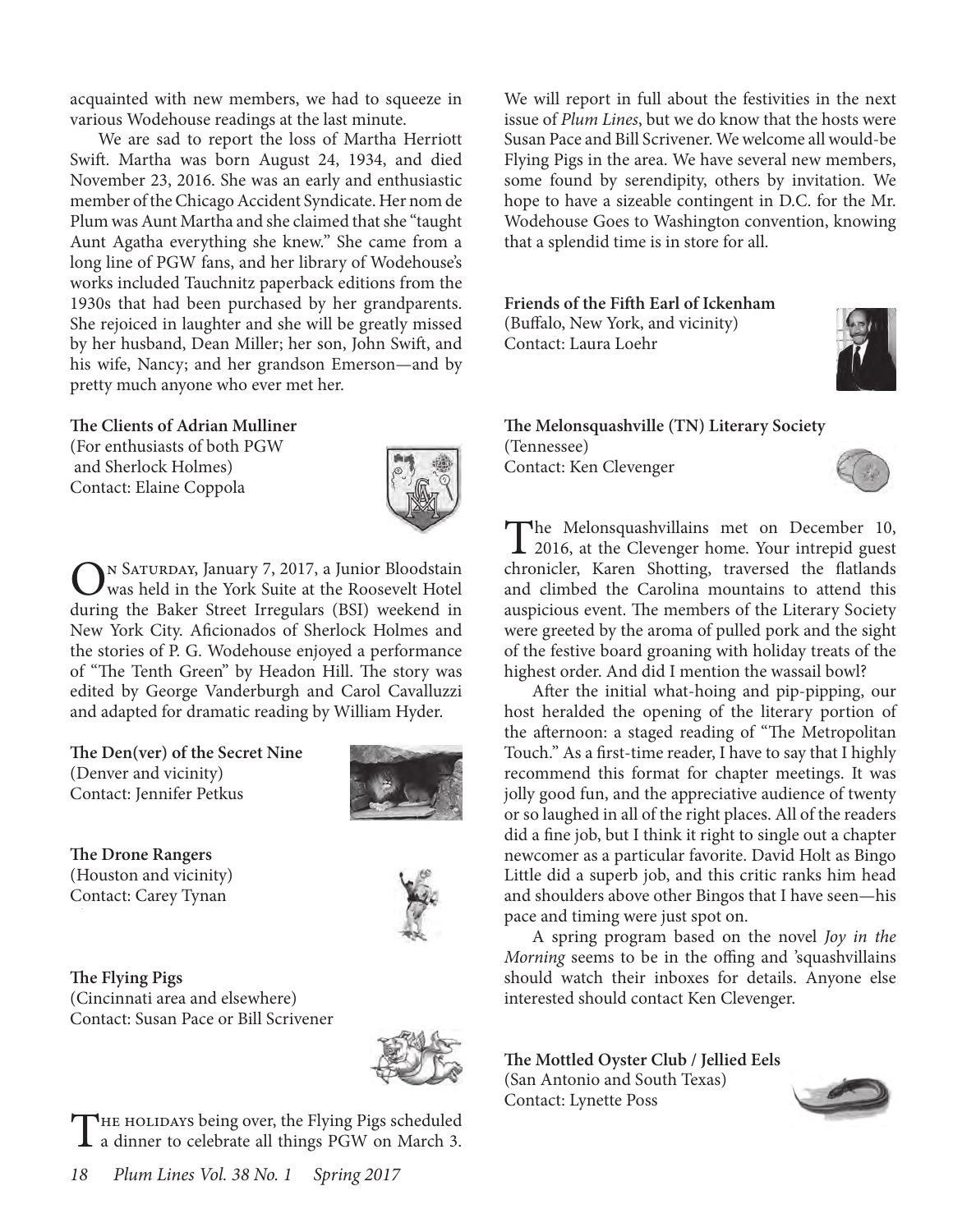I<sup>T's</sup> ALMOST always sunny in Wodehouse's world.<br>
Cold, wet weather rarely gets a mention. However, T's ALMOST always sunny in Wodehouse's world. when it occurs in south Texas, streets empty and pizza deliveries roll out en masse. The evening of December 3, on a night dark and stormy enough to make Edward Bulwer-Lytton take up a quill, we Mottled Oysters gathered for our annual Christmas bash.

Revelers included Jan Ford and Randy Anderson, Liz Davenport, Bryan and Janet Lilius, Lynette Poss, and host Craig Hardwick. We brought in potluck dishes and extra bottles of spirits to ward off a cold December night. Only Cecilia Etheridge and the Empress of Blandings Christmas ornament were missing. If you are keeping track, Cecilia took charge of the Empress at last year's Christmas party. Due to her absence this year, we will be forced to hand off the pig at the next meeting without the typical fanfare.

The party went off flawlessly. The Lilii, who introduced the Empress ornament several years ago and began the custom of round-robin ornamentsitting, presented us each with a tiny pig. This 2016 porcine creation is dimpled, golf-ball-sized, and pink. It will likely slice if used on the links, as Janet thoughtfully glued ears, feet, and a corkscrew tail to the body.

For those of you reading along with us, our November selection was *Blandings Castle and Elsewhere*.

The Mottled Oysters/Jellied Eels of South Texas meet on the first Thursday of each month, around 7:30 pm at the La Cantera Barnes & Noble, second floor, history section. If you are a Wodehouse fan living in or near San Antonio, or just visiting, we'd love to see you. Food and drink not being far from our minds, we are usually at a nearby Emsworth Arms (the Cheesecake Factory) before the meeting.

**The New England Wodehouse Thingummy Society (NEWTS)**

(Boston and New England) Contact: John Fahey

**The Northwodes** (St. Paul, Minneapolis, and vicinity) Contact: Mike Eckman





**The Orange Plums** (Orange County, California) Contact: Lia Hansen



I<sup>T</sup> WAS THE height of the holiday season when we<br>Orange Plums made our annual visit to the Olde  $\mathbf{T}$  was the height of the holiday season when we Ship in Santa Ana for a Christmas party where we may have startled the quieter patrons with our whooping and cheering. The Olde Ship is a lovely English-style pub, and we made haste to get ourselves around our favorite dishes and wash them all down with pots of tea or glasses of Guinness. Many of us went home with our names etched into Guinness glasses to commemorate the occasion.

Billie Dore brought along some Christmas crackers and soon general giddiness reigned with the wearing of tissue-paper crowns and guffawing over silly riddles and ancient jokes. The highlight of the afternoon was our Boat Race Night game. The Commodore provided each of us with small boats, which we then personalized. Ms. Postlethwaite devised a game board, and Minna Nordstrom created a trophy. The trophy is so very large, so very—singular—that it was decided that the winner of the game shouldn't have to take the trophy home. A splendid time was had by all! We Orange Plums wish all of our fellow Wodehousians a very splendid 2017.



*Lia (aka Billie Dore) was second runner-up and here is holding the Boat Race Night trophy.*

**The Pale Parabolites** (Toronto and vicinity) Contact: George Vanderburgh

**The PeliKans** (Kansas City and vicinity) Contact: Bob Clark

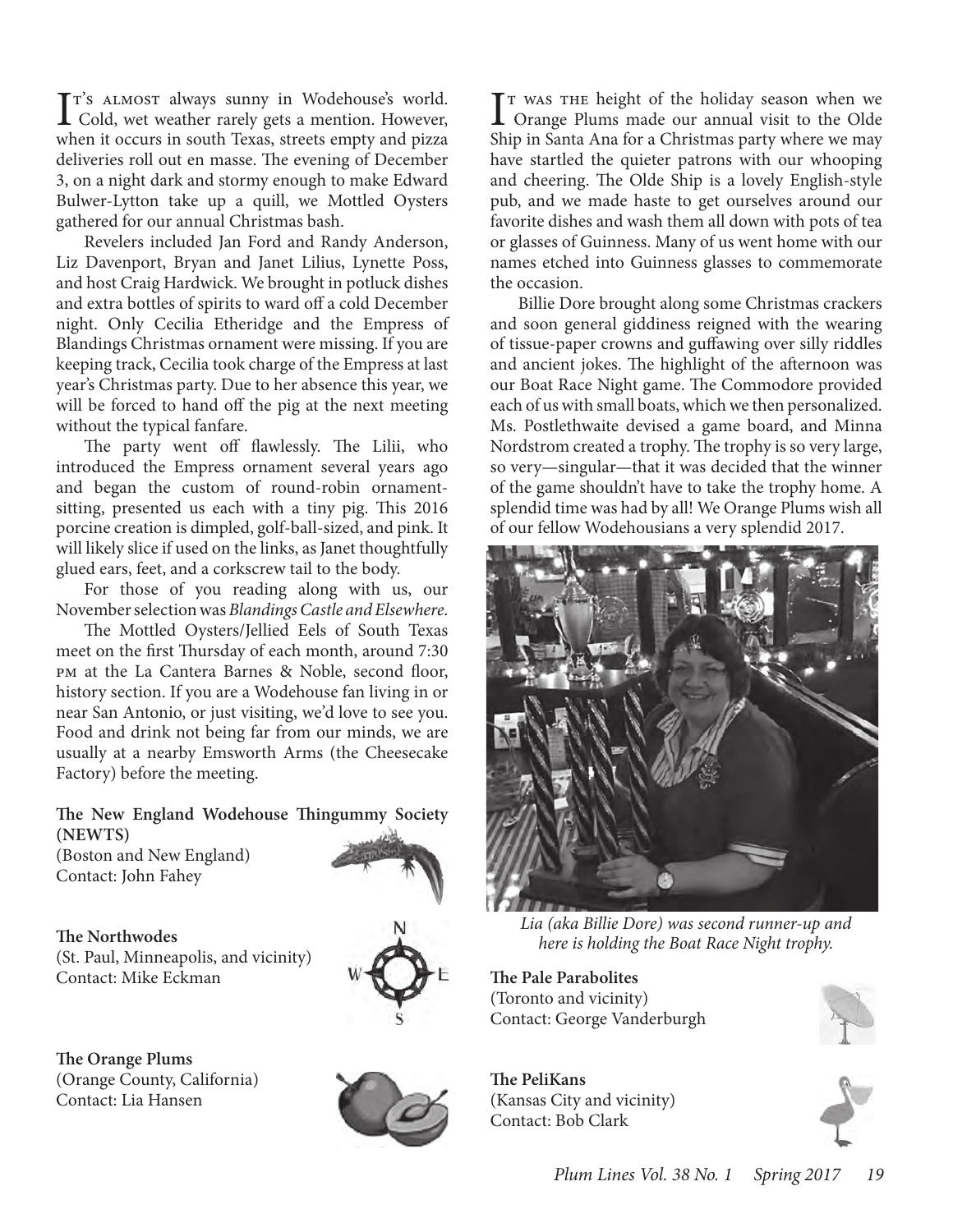**The Perfecto-Zizzbaum Motion Picture Corporation** (Los Angeles and vicinity) Contact: Doug Kendrick



**The Pickering Motor Company** (Detroit and vicinity) Contact: Elliott Milstein



THE PICKERINGS met at the home of Mike and Sherry  $\blacksquare$  Smith. The reading assignment was the short story "Tried in the Furnace." Given the number of biblical references in Wodehouse, your humble scrivener, who did not win the prize for Scripture Knowledge at school, always assumed that the title came from the fiery furnace in the Book of Daniel, though I did not understand the reference. Actually, it comes from Psalms and Isaiah 48:10: "I have refined thee, but not with silver; I have chosen thee in the furnace of affliction." Ancient metallurgists would refine silver by heating it to the melting point, which would burn off the impurities and leave a purer metal, much like Barmy and Pongo's friendship was stronger and purer after their day in the furnace of affliction.

This led to a discussion of the ordeals of Barmy and Pongo and which was worse: Pongo's misadventures at the school treat or Barmy's trip to the seaside with the village mothers' annual outing. Both sides of the question had their partisans. This brought on a discussion of Wodehouse's portrayal of schoolboys. As a young writer, he wrote school stories about stalwart, virtuous boys who did what was right for the school. When he was older, the schoolboys in his stories behaved worse and caused much more trouble and embarrassment to the older characters like Pongo.

The village mothers serenade Barmy with a song called "Give Yourself a Pat on the Back." It's a musichall song that you can find on YouTube (1927, Bobbie Comber). "Tried in the Furnace" was written in the 1930s, so Wodehouse was aware of the song. The village mothers seem to be the type of boisterous lower-class people that frequent the clean, bright entertainments given by virtuous Wodehouse characters in places like Bottleton East. Let off the chain once a year, they blow off a lot of steam, much to Barmy's chagrin.

Our discussion of the jokes in Barmy and Pongo's crosstalk act led us to a discussion of old music-hall and vaudeville jokes. There was a discussion of how tastes in comedy change and how jokes that were funny years ago may not seem funny to the modern generation.

We discussed W. C. Fields, Chris Rock, Jerry Seinfeld, Nichols and May, and others. Times and taste in humor do change—but Wodehouse's humor is timeless.

Those of you who attended the 2011 convention may remember the Detroit bus tour. Mike Smith of the Pickerings produced an illustrated guidebook to go along with the tour. This led Mike to continue his research on Detroit's historic buildings. The guidebook has now turned into a book: *Designing Detroit: Wirt Rowland and the Rise of Modern American Architecture* by Michael G. Smith will be published in April 2017. You may preorder it on Amazon.

**The Pittsburgh Millionaires Club** (Pittsburgh, Pennsylvania)



**The Plum Crazies** (Harrisburg, Pennsylvania and vicinity)

Contact: Betty Hooker



#### **The Plum Street Plummies**

(Olympia, Washington and vicinity) Contact: Thomas L. R. Smith



**The Right Honourable Knights of Sir Philip Sidney** (Amsterdam, The Netherlands) Contact: Jelle Otten



THE DUTCH P. G. Wodehouse Society celebrated<br>
(on November 19, 2016—a bit late!) the 125th anniversary of P. G. Wodehouse's birth and the 25th anniversary of our society's foundation. A special committee (Vikas Sonak, Jannes Koster, and Leonard Beuger) organized the celebration. The event took place in Utrecht, one of the oldest towns in The Netherlands. Because all Right Hon. Knights are also members of the Dutch society, they attended all festivities.

In the afternoon, we took a Wodehouse Utrecht Walk. Peter Nieuwenhuizen was our guide, and he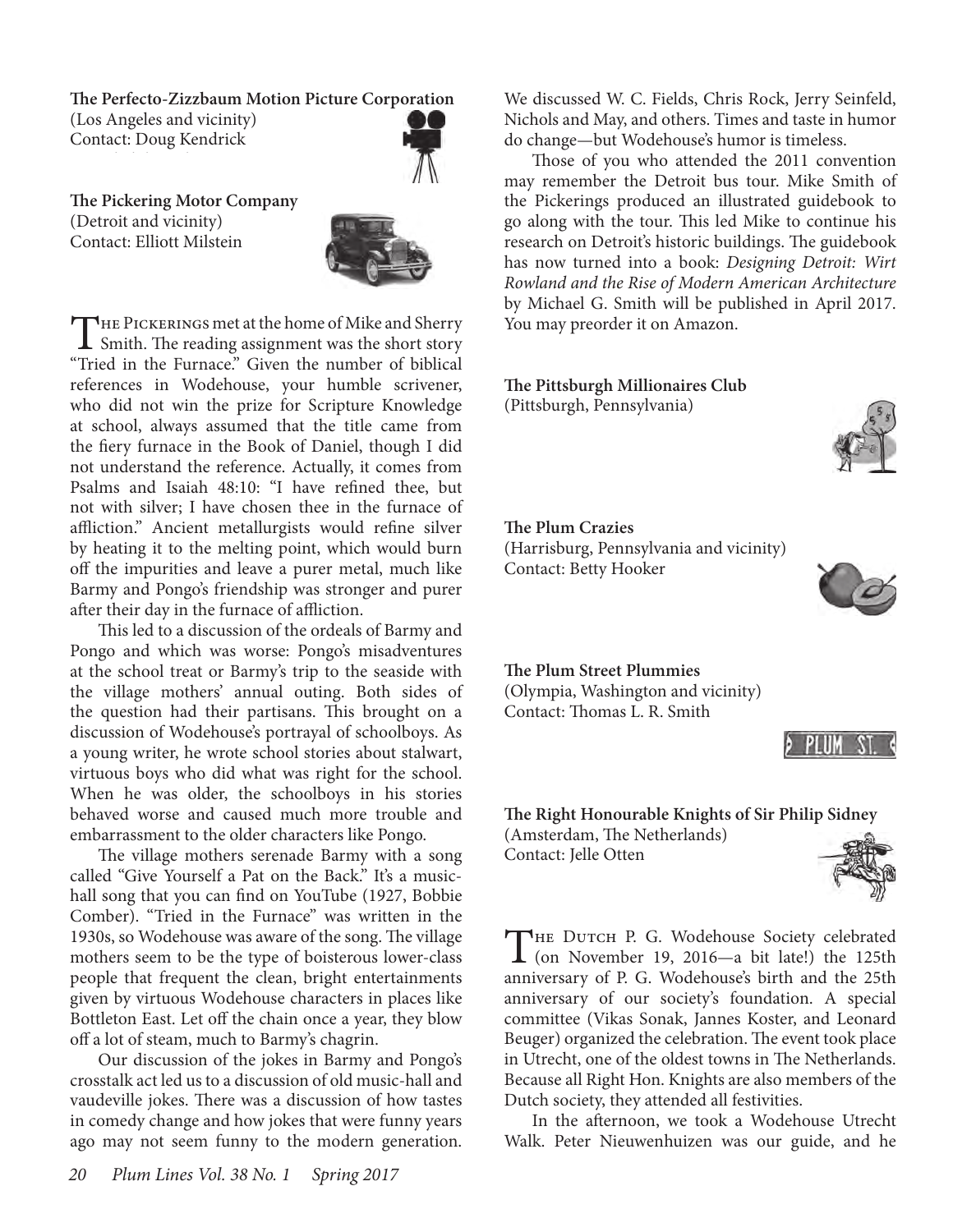

*The Right Honourable Knights reenact the moment that Gussie Fink-Nottle smashes the painting on Roderick Spode's head.* 

took us to 35 places of interest in Utrecht, all of which had at least a tenuous connection to Wodehouse. We strolled past the Nijntje Museum ("nijntje" is Dutch for little rabbit—hence the Dream Rabbit from *Full Moon*), and gazed upon the Geertekerk (Dutch for Gertrudis Church), linked in our minds to "Company for Gertrude." Another sight was the Nicolai-Kerk (Nicholas Church), which had a special Wodehouse treat. Peter invited us to go inside the church. The big surprise was that at that moment, organ player Ko Zwanenburg played Anne Dudley's Jeeves & Wooster theme. As far as we know, it was the world premiere of that tune on an organ in a Dutch church!

The main celebration was held that evening at the eighth annual dinner of the Dutch PGW society in the



*Right Honourable Knight Rob Sander as Aunt Daphne Winkworth and society president Peter Nieuwenhuizen as Aunt Myrtle Deverill*

Paushuize (the Papal Palace, linked to "The Bishop's Move") in the center of Utrecht. The palace was built for Adrian VI, the only Dutch pope in history, but unfortunately he passed away early before he could enter his own palace. Papal Palace manager Pepijn Philipsen spoke to us about the history of the building. The dining room was originally a ballroom and was joined to the palace in 1830. In the reception room we heard talks from Bart Pepermans of the Belgian Drones Club, Vikas Sonak, Peter Nieuwenhuizen, and the renowned Tony Ring. After these terrific presentations, we went in to dinner and were welcomed by yet more clean, bright entertainment as the Belgian Drones regaled us with music and led a community singalong of "Sonny Boy."

Chairman Peter Nieuwenhuizen read from a "private and confidential" letter written by the Duchess of Cornwall, patroness of the Dutch Society. She was unable to attend our dinner party in person. Peter proposed a toast to the duchess, to P. G. Wodehouse, to the Dutch Society, and to the Knights.

Between the courses, our own Wodehouse Players presented two Wodehouse scenes translated and directed by Leonard Beuger. One was the scene from *The Mating Season* with Bertie Wooster (disguised as Gussie Fink-Nottle) arriving late at Deverill Hall for dinner with Esmond Haddock and his five aunts. The other scene was from *The Code of the Woosters*, where Gussie Fink-Nottle smashed a fair-sized oil painting, with nice wrist action, on Roderick Spode's head. With a silent auction and a ffiendish quiz (won by Josepha Olsthoorn), the successful double-birthday party came to an end too soon.

The next regular meeting of the Knights will be on June 10, 2017. Because we are still without a permanent chapter home, we don't yet know the exact location. It will be in Amsterdam, of course. (If you would like to attend the meeting on June 10, please contact Jelle Otten by e-mail.)

**Rugby in All Its Niceties** (Rugby, Tennessee region) Contact: Donna Heffner



THE INAUGURAL meeting of the Rugby in All Its<br>Niceties chapter was held at the Harrow Road Café in Rugby, Tennessee, on Saturday, January 21. The village of Rugby was founded in 1880 by British author Thomas Hughes (*Tom Brown's School Days*) and has remained true to those roots (www.historicrugby. org), making it the perfect venue for a Wodehouse Society chapter. Twenty-three Plummies (including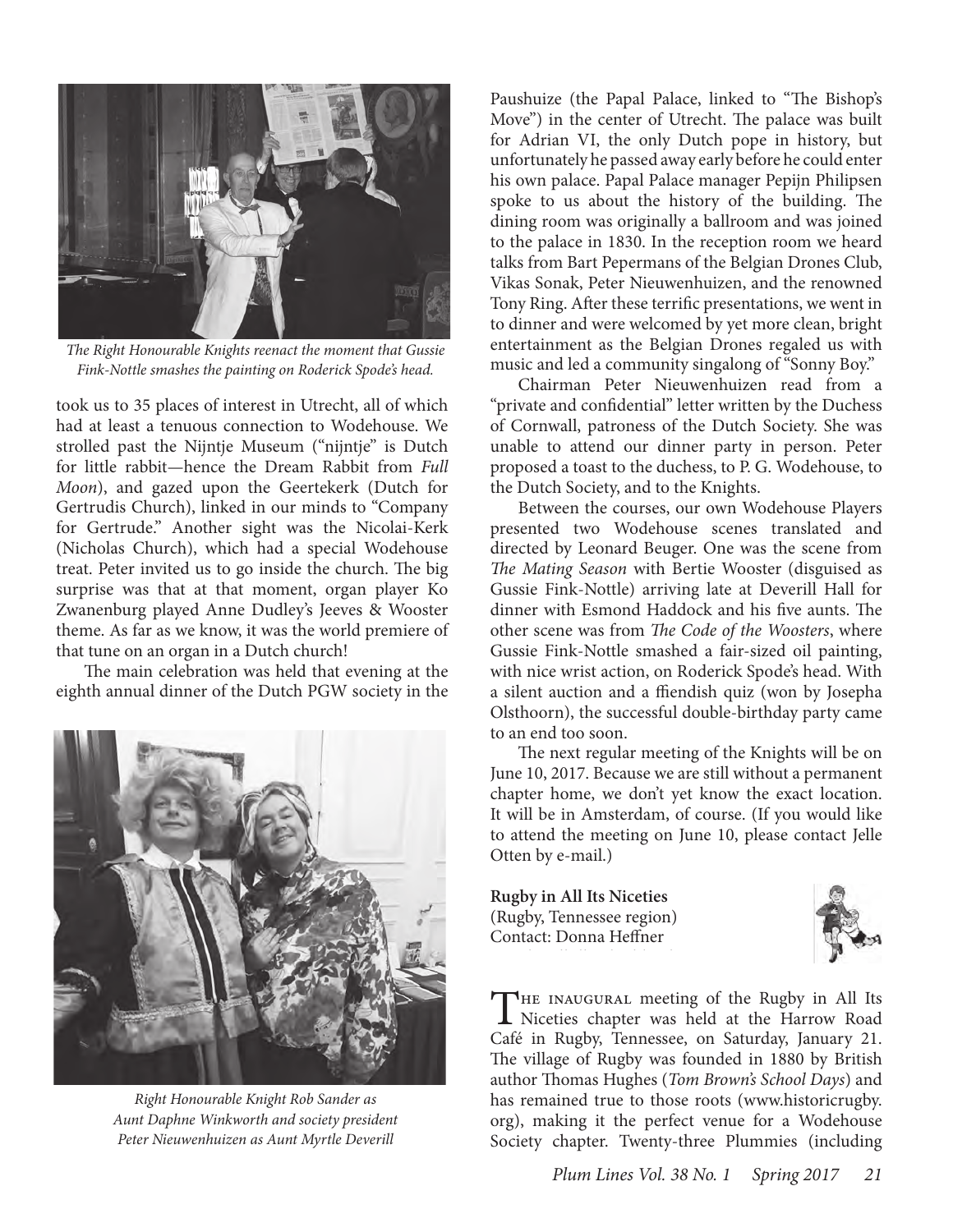some seekers who we are sure will become bona fide Plummies) attended their first meeting. This was a truly gratifying number for a village of approximately seventy full-time residents. Attendees enjoyed a splendid dinner at the café, including a special treat of gnocchi (mentioned by Wodehouse) by Wizard Cook Tanya Dillard and an excellent choice of libations. A list of all of Plum's work was distributed. We were then honored with an excellent program by Ken Clevenger of the Melonsquashville (Tennessee) Literary Society chapter, who spoke on "Was Wodehouse a Gastronome?" The answer was a resounding "yes," and Ken's talk was thoroughly enjoyed by all.

The only definite decision made at this meeting was that whoever has the floor is required to carry a small British flag, thoughtfully provided by resident George Zepp. This rule is irrevocable. Many toasts were made but no rolls were thrown. Harrow Road is particularly known for its delicious spoon rolls and the thought of throwing them was appalling. There was talk of naming one of Rugby's upcoming Irish road-bowling teams "Duck, Duck Jeeves!"

The chapter hopes to meet at least quarterly. Readings, a possible play, and perhaps a musical tribute to Wodehouse/Kern were discussed. Those present agreed that the evening was a wonderful beginning. The next meeting is set for April 22, 2017.





**The West Texas Woosters** (West Texas) Contact: Troy Gregory



WHAT THE Well-dressed Woosters are doing: The West Texas Woosters started 2017 the right way, with renewed emphasis on all matters Wodehouse. We've taken the apostles-of-energy oath—secret stuff, I'm afraid—and have vowed to convert all vampires of indolence. Our chapter is blessed with a gifted university membership and member-friends, with students who study Wodehouse in our undergraduate classrooms and who intend to study Wodehouse at the graduate level. Yes, thesis work and all! Our first graduate course in Wodehouse at Wayland Baptist University is on the

docket for fall 2018. We already have two enthusiastic grads with the date saved. Others, we trust, will follow.

The West Texas Woosters are not above offering bonus grades on reading quizzes to freshmen who attend our meetings, and subsequently our January 21 soirée was fully two dozen strong. We discussed "Jeeves in the Spring-Time," reading the U.K. version of the 1921 short story from the *Strand*. We focused on Bertie's unreliable narration and its subsequent context for irony, and we explored in loving detail how we might receive Jeeves independent of Bertie's deranged point of view. I mean to say, it was fruitful discussion. Two hours, two pots of tea, and an entire coffee cake later, we were still hashing it out. And let me tell you, there's a general consensus that we can do for Wodehouse what Kittredge, Beryl, Robertson Jr., and Donaldson did for Chaucer: namely, restore his masterful irony and challenge the cloying notion that Wodehouse is an innocent and oblivious to the goings-on around him. (Think pilgrim and poet Chaucer in *The Canterbury Tales*: one a lovable ass duped by all; the other a king's man, civil servant, courtier, and professional fool.) We're talking hot stuff—a Wodehouse to contend with the Menippean business in Chaucer and the festive stuff in Shakespeare. A Wodehouse larger than theory, unceremoniously shifting devotees from cultural imprisonment to primal, elemental existence. A return, within his pages, to the Saturnalia, the Golden Age. I mean ditch the meds and take a Wodehouse short instead. Light literature indeed!

The West Texas Woosters also started the year with a bid to host a future Wodehouse convention. We advertised a university-hosted conference, historic downtown accommodations, a hickory-club golf tourney at the local country club, an evening of Wodehouse-Kern-Bolton-Gershwin-inspired songs performed by our School of Music, an exhibition featuring Wodehouse cover artists at the university art museum, a program exploring linkages between cultural conservativism and laughter, and a down-home Texan Saturday-night shindig to rival anything in Rabelais (who wasn't from Texas). As an added incentive, should Fortune smile on our bid, we've offered to temporarily change our chapter name to The Baptist Black Shorts.

On the light side, the West Texas Woosters maintains its weekly nine-hole schedule of best-ball hickory golf. All participants must carry and use, once per hole, an Oldest-Member-era golf stick, typically a putter, chipper, or mashie. Our group numbers vary, particularly at this time of year, as do our scores. We have yet to finish under par. Our fun, however, is as big as West Texas itself.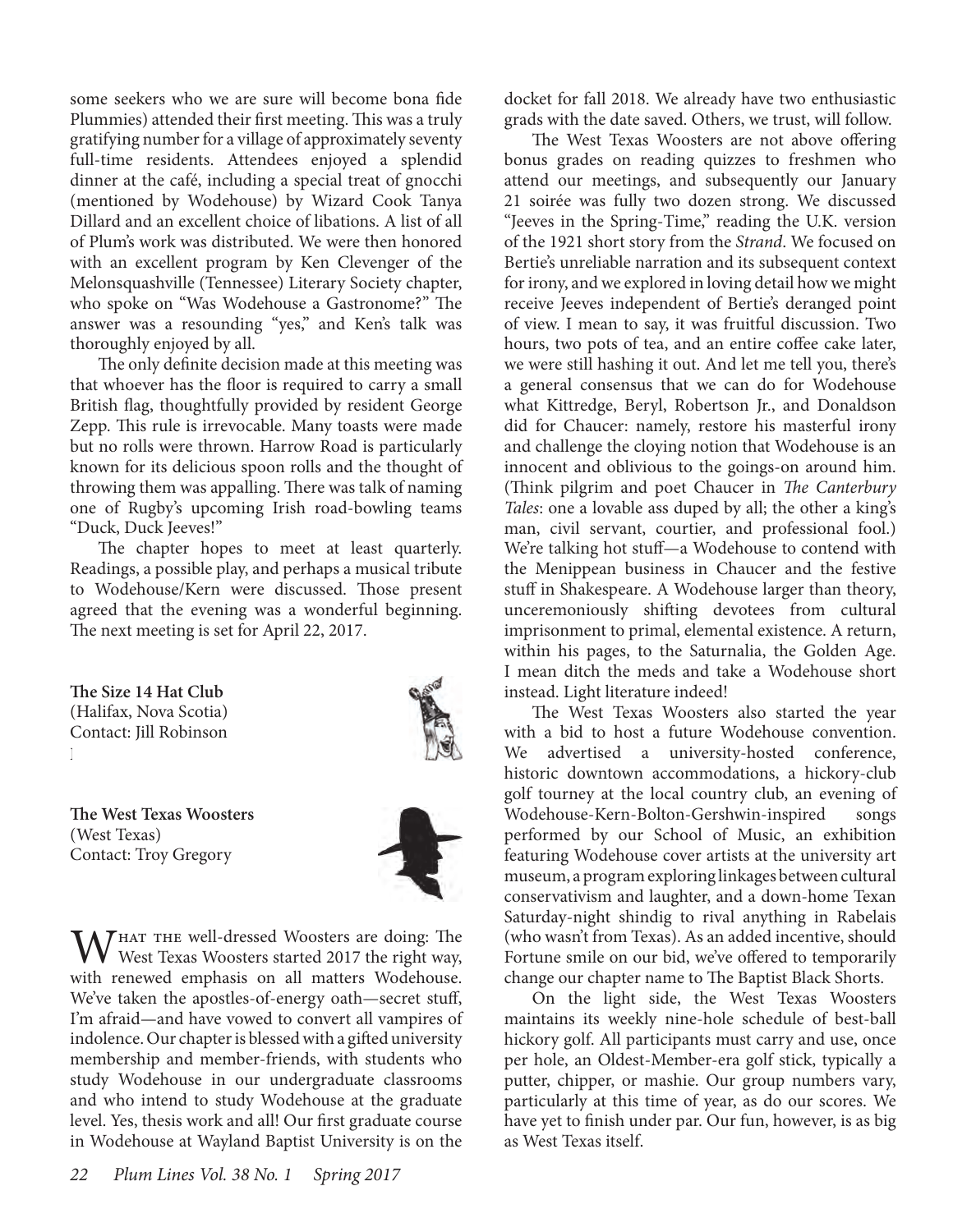# Margaret Zbrozek

The July 26 edition of the *Southampton Press* included the obituary of Margaret Zbrozek, age 89. Margaret was one of the individuals who looked after the Wodehouse family during their Remsenburg years. Those who attended the 2011 dedication of the Wodehouse plaque in Remsenburg may recall Margaret from that ceremony.

# Dutch Longevity

Our membership secretary, **Ian Michaud**, is a member of the Dutch P. G. Wodehouse Society, whose journal is called *Nothing Serious*. Ian noticed the number of the most recent issue was 100.

It seems right and proper to congratulate our Dutch friends for the longevity and quality of their Wodehousean work. So, to all our Dutch Wodehousean friends, "*Gefeliciteerd! Geweldige prestatie!*"

Ian also notes that this issue was "Jaargang 34, nummer 1." In Ian's inimitable fashion, he points out that this "would seem to indicate that they have published three nummers a year for the previous 33 jaargangs."

# A Pink 'Un and a Pelican

IN THE LAST article that we published from the late<br>
Norman Murphy ("Borrowing from Brookfield,"<br>
Actuary 2016 Plane Lines) have identified in a scale who Norman Murphy ("Borrowing from Brookfield," Autumn 2016 *Plum Lines*), he said that it was when he bought a copy of *A Pink 'Un and a Pelican* (1898) by "Pitcher" Binstead and "Swears" Wells around 1970 that he became interested in researching where Wodehouse got his ideas for locations and characters.

**Neil Midkiff** offered a link to that very book, and we think there may be interest in seeing the book that triggered Norman's lifelong quest. You can view *A Pink 'Un and a Pelican* at http://tinyurl.com/pinkpel.

"What are the chances of a cobra biting Harold, Jeeves?"

"Slight, I should imagine, sir. And in such an event, knowing the boy as intimately as I do, my anxiety would be entirely for the snake."

"Still, unceasing vigilance, Jeeves." "Most certainly, sir."

"The Purity of the Turf" (1922)

## Review: *Jeeves in Bloom* by Ken Clevenger

M**argaret Raether's** *Jeeves in Bloom* was presented by the NC Stage Company in Asheville, in January and February, with a well-deserved extension.

The intimate space rocked with laughter as Plum's plots, bon mots, scenes, and characters rollicked the garden at Brinkley Court. This brilliant show, largely based on Wodehouse's short story "Jeeves and the Feudal Spirit," but deftly recrafted by Ms. Raether, is one part of a set of four, and is a seamless amalgam of some of Plum's best bits. Last year this gifted company gave us *Jeeves Intervenes*. We can only hope we will get *Jeeves at Sea* and *Jeeves Takes a Bow* in 2018 and 2019.

The players were fully worthy of the script. Scott Treadway's reprise of Bertie was again a tour de force; Callan White played Aunt Dahlia to perfection; Trinity Smith Keel was equally lovely as Madeline Bassett and never over the top; Stingley's Anatole captured all the lunatic bombastic Frenchness Plum puts into "God's gift to the gastric juices." John Hall may have been too young to play old Tom Travers in one's mind, but Ms. Raether has given the role a pep-and-go that works well in the story, and it fit Mr. Hall like a glove. Charlie Flynn-McIver's Gussie is tongue-tied toward Madeline, but the playwright added a plot twist worthy of Wodehouse with a newt also named Madeline. Michael MacCauley reprised his masterful Jeeves from the earlier show: He was the essence of erudition and tact and the personification of a deus ex machina.

If I had to find a minor fault or two in the show, one would be that Ms. Raether gives Jeeves a few rather snarky lines at Bertie's expense. Several times he emits an audible snort or a pshaw-like noise that was still much more emotional comment than Jeeves vents in the canon. Also, the early 1930s recorded pre-curtain music could have been replaced by some of the great recordings of singers doing Plum's wonderful lyrics. An extra dose of real Wodehouse could have set the stage nicely.

But these are minor quibbles in a splendid evening of theater. The play, the players, the set and costumes, and the direction all exquisitely combined to create much laughter for all.